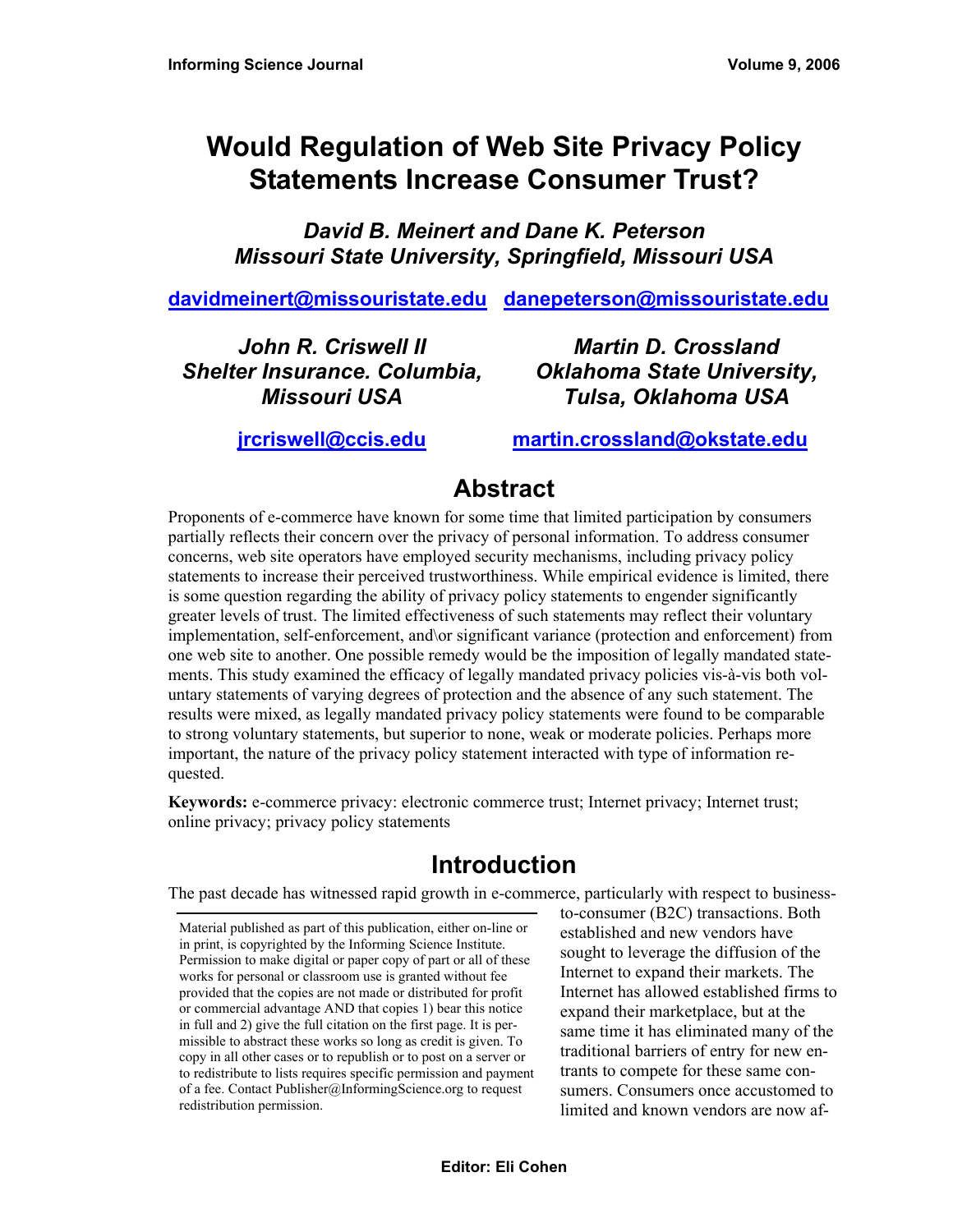forded more choices, but are often concerned about privacy and trust as many of the vendors are "unknowns" (Pennington, Wilcox & Grover, 2003). Given that consumers are now presented with vendors with whom they have little or no familiarity it comes as no surprise that recent research on e-commerce has found that privacy and trust issues are a key determinant in whether consumers' engage in on-line transactions (Hoffman, Novak, & Peralta 1999).

Recognizing that privacy and trust of the vendor is a critical antecedent to increased participation in B2C e-commerce, researchers have examined several "trust mechanisms" employed by vendors to enhance consumer trust and concomitantly their predisposition to purchase on-line. One mechanism that has garnered considerable interest are privacy policy statements, voluntary, selfreported statements displayed on web sites that convey established policies for the use and distribution of personal information.

Use of privacy policy statements to increase perceived trustworthiness is a relatively new phenomenon, and examination of their use and implications is just beginning to be explored (Criswell & Meinert, 2003; Culnan, 1999; Grewal, Munger, Iyer, & Levy, 2003; Liu & Arnett, 2002; Luo & Najdawi, 2004; Meinert, Peterson, Criswell & Crossland, 2006; Miyazaki & Fernandez, 2000; Pennington et al., 2003; Ranganathan & Ganapathy, 2002). While much of the research to date on this topic has focused on chronicling rates of utilization and variability in content, a few studies have examined the efficacy of privacy statements. Pennington, Wilcox and Grover (2003) found evidence via an experimental design that self-reported guarantees can influence system trust and indirectly influence consumer purchase intentions. In an exploratory study, Criswell and Meinert (2003) found that self-reported privacy policy statements increased consumer willingness to provide personal information on-line. That study and a more comprehensive study by Meinert, Peterson, Criswell and Crossland (2006) also affirmed that not only the presence, but the strength, or level of protection guaranteed by the privacy policy statement influences consumer trust as measured by willingness to provide personal information on-line. These results, while preliminary, seem to suggest that voluntary privacy policy statements have a positive, but relatively limited impact on consumer trust. Only a strong privacy policy statement was found to induce a willingness to provide contact, biographical and financial information and in each case respondents were only "slightly likely". It should be further noted that respondents in these studies were required to read the description of the privacy policy statements. In many instances, potential customers may not read any policies regarding the web site's stated privacy standards.

Given the widespread use of privacy policy statements it's somewhat surprising to find that they have minimal impact on consumer trust. Determining whether the effectiveness of privacy policy statements can be improved would contribute to the knowledge and understanding of what, if any, role they can play in influencing consumer trust of on-line vendors. While the literature offers no insight into why such statements are ineffective, one plausible explanation is that consumers place little faith in privacy policies that lack regulatory oversight. The aim of this exploratory study was to examine whether legally mandated web site privacy policies would be more effective than either no policy or voluntary policies affording varying degrees of protection. This study was intended to provide a preliminary understanding of the extent to which regulation of privacy standards might increase the efficacy of web site privacy policy statements in order to increase consumer trust. As an exploratory study, four specific research questions were examined:

- How willing are consumers to provide various types of information via the Internet when a legally mandated privacy policy is in place?
- Are legally mandated privacy policy statements more effective in engendering trust than either no policy or voluntary policies affording varying degrees of protection?
- Are consumers generally aware of privacy policy statements?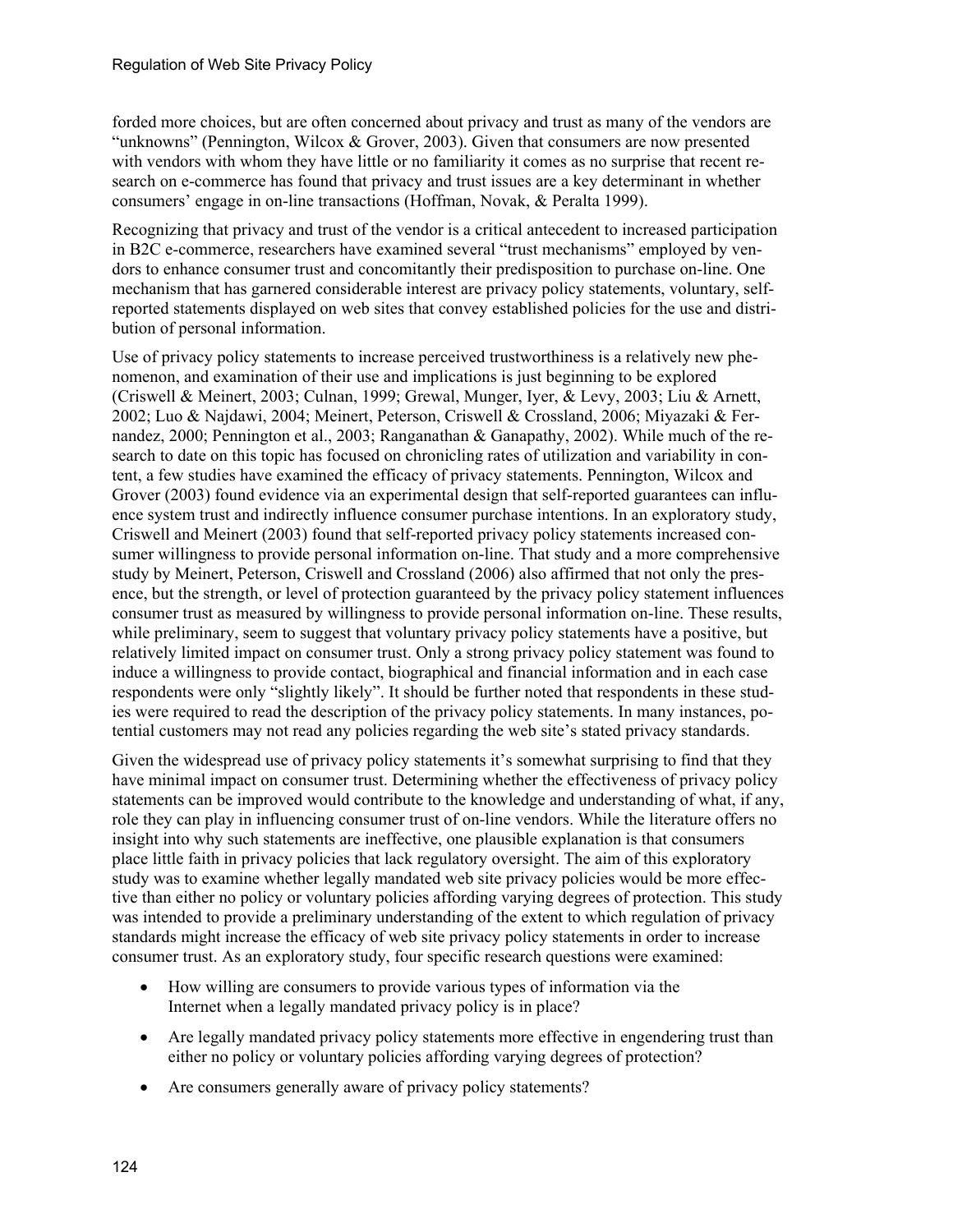• Are consumers reading privacy policy statements?

By addressing these questions, this study aims to contribute to the body of knowledge related to web site privacy policy statements. The findings should be of interest to practitioners, public policy makers and academicians. The findings provide additional insight into the influence of alternative forms of privacy policy statements and the extent to which regulatory oversight might influence consumer behavior.

To address these research questions, this article reports the results of a survey designed to measure the impact of both voluntary\self-regulated and legally mandated privacy policy statements. First, the article examines related research to develop a basis for this investigation. This literature review necessarily examines findings related to consumer trust and its role in e-commerce and methods employed to increase consumer trust. Likewise the review explores both the protection provided by privacy policy statements and the types of information typically requested by web sites. The literature review concludes with a brief description of existing federal privacy standards that may influence consumer perceptions and/or expectations regarding the government's role in privacy protection. Next, the purpose of the study is outlined in the context of the literature review. This is followed by a methods section that describes the data collection, sample, and results. Following a discussion of the results, limitations of the study and opportunities for future research are addressed. The article concludes with a brief summary of the implications of the study.

# **Literature Review**

An antecedent to virtually all business transactions is consumer trust. When consumers feel vulnerable or at risk they are generally hesitant or unwilling to place orders or provide personal information. Recognizing the importance of consumer trust, individual organizations, industries and public policy makers have sought to identify and implement mechanisms to reduce perceived risks. While concern about consumer trust in e-commerce is a relatively new phenomenon, there are four categories of literature that provide a foundation for this study. The first explores the general basis for trust and its role in e-commerce models. The second chronicles methods for increasing consumer trust. The third examines the strength of privacy policy statements (i.e., level of protection afforded) and the nature of information collected via the web site. The fourth and final category pertains to existing federal privacy standards that demonstrate the viability of legally mandated privacy policies for web sites.

### *Consumer Trust and its Role in E-Commerce*

Numerous studies have demonstrated that many potential customers are reluctant to engage in ecommerce transactions because of concerns about providing personal information through the Internet (Kolsaker & Payne, 2002; Miyazaki & Fernandez, 2001; Suh & Han, 2003). It has been estimated that \$15 billion in e-commerce revenues for 2001 were unrealized due to a lack of consumer trust in either the ability or the intent of web merchants to ensure that personal information would only be used in an acceptable manner (Sipior, Ward, & Rongione, 2004).

### **Definition of trust**

A number of definitions of trust have been suggested specifically with regards to e-commerce (e.g., Gefen, 2002; Lee & Turban, 2001; McKnight & Chervany, 2001). Most of the definitions of trust proposed within the realm of e-commerce share a number of common elements. For example, trust has been defined as a consumer's willingness to rely on the seller and take action in circumstances where such action makes the consumer vulnerable to the seller (Jarvenpaa, Tractinsky, Saarinen & Vitale, 1999). As in most definitions of trust there is an element of risk associ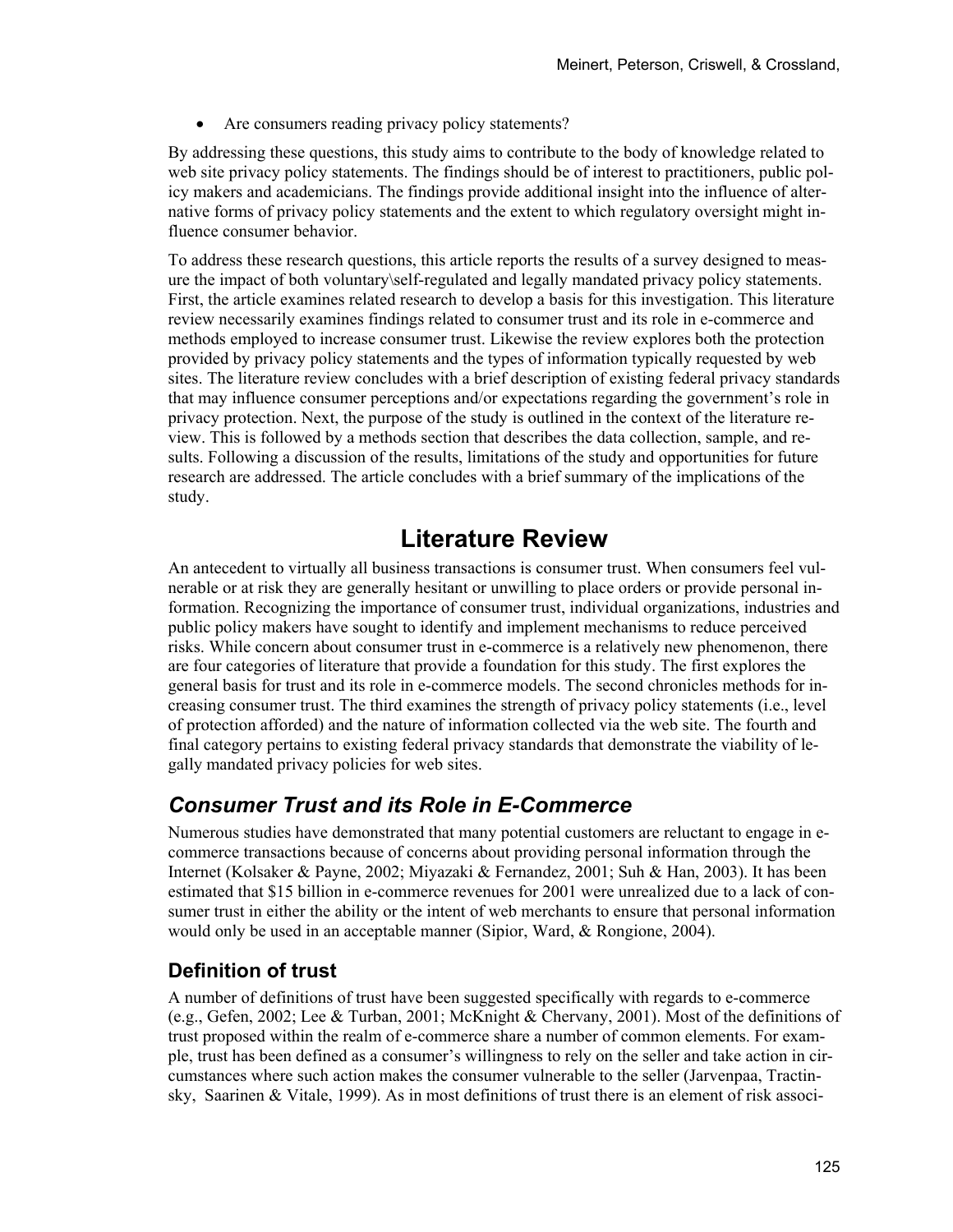ated with the information submitted through the Internet. Consumers are vulnerable because they are dependent on web merchants to use information in an acceptable manner. The definition also implies that consumers make their own subjective assessment of the risks involved in a particular e-commerce transaction. Finally, a consumer's actions are assumed to be the result of a rational decision making process.

### **Models of consumer trust in e-commerce**

A variety of models on consumer trust in e-commerce have recently been proposed (Jarvenpaa, et al., 1999; Lee & Turban, 2001; Limayem, Khalifa, & Frini, 2000; Liu, Marchewka, & Ku, 2004; McKnight & Chervany, 2001; Suh & Han, 2003; Tan & Thoen, 2001). For the most part, these models share a number of common elements. For example, most models recognize that individual differences among consumers play a vital role in e-commerce trust. In general, consumers are assumed to differ in terms of their propensity to trust or their disposition to trust (Lee  $\&$  Turban, 2001; McKnight & Chervany, 2001). The disposition or propensity to trust is likely influenced by consumers' awareness of Internet fraud and their past experiences regarding both the Internet and other situations involving risk. In addition to past experiences, individual differences in the willingness to engage in e-commerce transactions could also be the result of inherit differences in the inclination of individuals to take risks, such as a tendency to be risk averse or a risk seeker (Tan, 1999; Tan & Thoen, 2001*).*

The assumption that individuals differ in terms of their trust in e-commerce is supported by studies demonstrating individual differences with respect to gender (Kolsaker & Payne, 2002), amount of experience with the Internet (Corbitt, Thanasankit, & Han, 2003; Miyazaki & Fernandez, 2001), and cultural background (Jarvenpaa et al. 1999; Liu et al., 2004). In an attempt to examine the extent of individual differences, Sheehan (2002) developed a four category typology based on concerns about submitting personal information to web sites. This study, based on 889 responses to an e-mail survey, indicated that only a small percentage of individuals could be classified in the extreme groups, "unconcerned" (16%) and "alarmed" (3%). The majority of individuals were classified in the middle two categories, "circumspect" (38%) and "wary" (43%). These results seem to imply that most individuals do not already have strong preconceived notions about the level of risk involved in providing personal information to web sites. Rather the results suggest that the specific attributes of a given web site or web merchant is likely to influence the decisions of most potential customers.

Another component that is common to most models on e-commerce trust is trust in the Internet system (Lee & Turban, 2001; McKnight & Chervany, 2001). It has been proposed that consumer trust in the Internet system is influenced by the perceived technical competence of the system, perceived performance level of the system, and the degree to which the consumer understands the Internet system (Lee & Turban, 2001). These perceptions of the trustworthiness of the Internet system are likely to be highly influenced by media reports. For instance, one frequently reported study conducted jointly by the Computer Security Institute and the FBI estimated the cost of system penetration by outsiders at over seven billion dollars annually (cited in Tribunella, 2002).

The third and most investigated component of most models on e-commerce trust is trust in the web merchant. Studies have shown that the size and reputation of a web merchant greatly influences consumer trust (Jarvenpaa, et al. 1999). It has also been demonstrated that the perceived ability, integrity, and benevolence of a web merchant influences consumer trust (Lee  $&$  Turban, 2001). This finding emphasizes that web merchants must not only have good intentions, but also the perceived ability to protect personal information. Strength of authentication, nonrepudiation, confidentiality, privacy protection, and data integrity all have an impact consumer trust in Internet Banking (Suh & Han, 2003).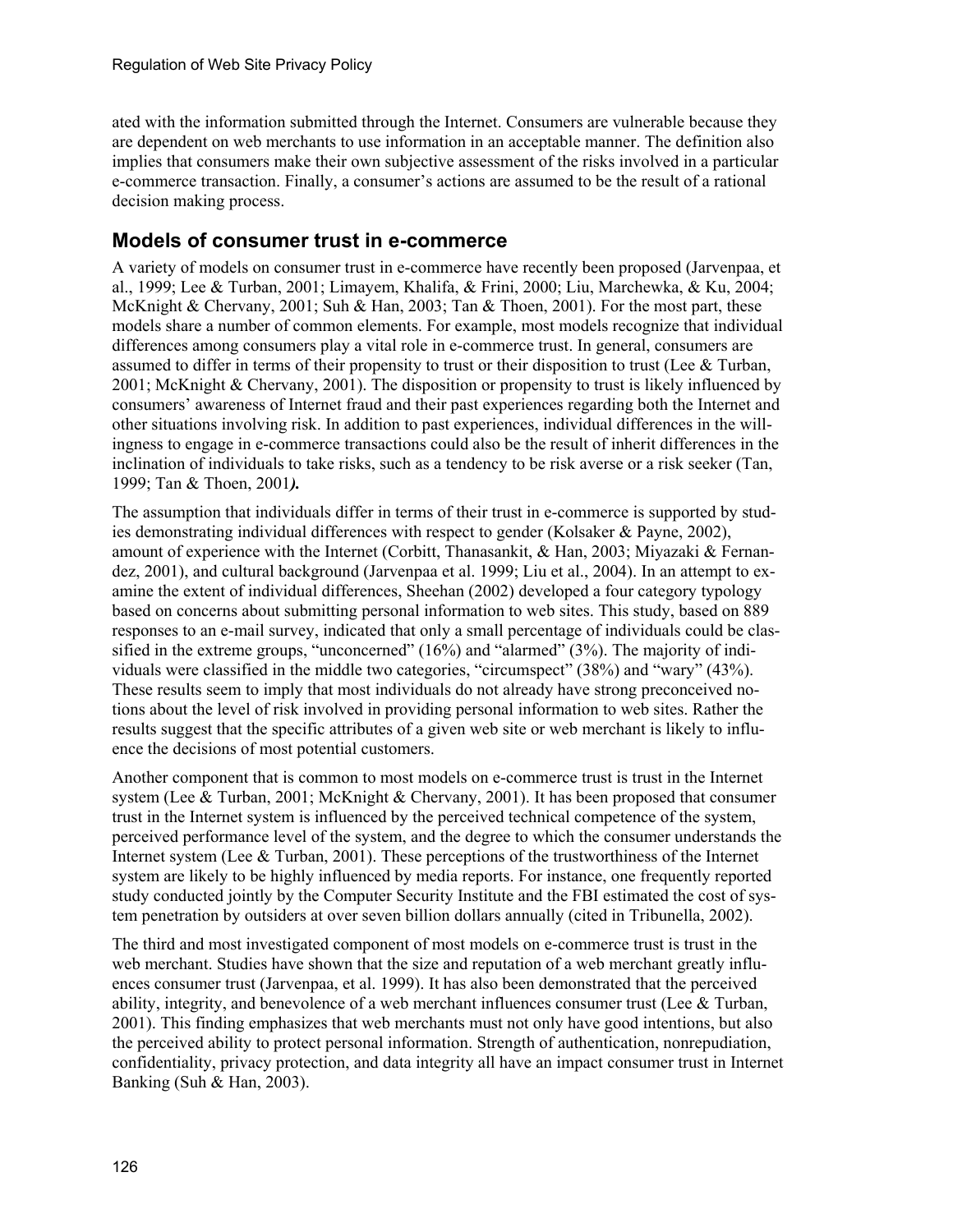## *Methods for Increasing Consumer Trust*

To gain consumer trust, web merchants must convince potential consumers that personal information obtained through e-commerce transactions will remain secure. To this end, web merchants have employed a variety of security mechanisms to increase their perceived trustworthiness. These methods include seals of approval or third party certifications, quality and normalcy of web site design, ratings or customer testimonials, endorsements by reference groups, and money-back guarantees (Ba & Pavlou, 2002; Corbitt et al. 2003; Grewal et al. 2003; Lee & Turban, 2001; Liu et al. 2004; Pennington et al. 2003; Ranganathan & Ganapathy, 2002; Suh & Han, 2003; Tan, 1999).

Since the effectiveness of these procedures has been reviewed in previous articles, a detailed review will not be presented in this paper (Liu & Arnett, 2000; Ngai & Wat, 2002). Briefly, the results of these studies have provided positive support for the inclusion of many security mechanism, including money back guarantees, warranties, partnerships with established organizations (Corbitt et al. 2003; Grewal et al. 2003), non-online methods of payment (Ranganathan & Ganapathy, 2002) privacy protection guarantees, nonrepudiation (Suh & Han, 2003), approval from reference groups and warranties (Tan, 1999). However, seals, ratings (Pennington et al. 2003) and third party endorsements (Lee  $&$  Turban, 2001) have not been found to significantly increase consumer trust.

One of the most widely used security mechanisms by web merchants is a self-reported guarantee or a privacy policy statement. A privacy policy statement is a contractual commitment to consumers outlining how their personal information will be treated. Privacy policy statements represent one of the simpler and less expensive methods of increasing consumer confidence, which may account for their widespread use. The evidence suggests that posting a self-reported guarantee of compliance with e-commerce standards is an effective means of increasing consumer trust (Pennington et al., 2003; Ranganathan & Ganapathy, 2002). Privacy policy statements appear to be most beneficial to the web merchants that have the greatest need to increase consumer trust (Grewal et al., 2003). That is, privacy policy statements were found to be much more useful for web merchants that lacked name recognition than those with an established reputation.

### *Privacy Policy Statements*

Previous research has examined various aspects of privacy policy statements including: levels of protection, enforcement, and interaction with information types.

### **Levels of protection**

Studies examining the content of web sites have found a remarkable amount of variability in the nature and types of privacy policy statements (Liu & Arnett, 2002; Luo & Najdawi, 2004; Miyazaki & Fernandez, 2000). These studies have reported that privacy policy statements vary in terms of their placement, length, and ease of reading. Most importantly, the statements vary in terms of the level of protection guaranteed (Liu  $\&$  Arnett, 2002). Some privacy policy statements are highly restrictive while others offer no real assurance of privacy. An example of a highly restrictive privacy policy statement might include a statement such as: "Under no circumstances will any information you provide to us over the Internet be released to any third party for any reason whatsoever" (4321net, 2002).

A less restrictive privacy policy statement might include language similar to the following excerpt from the Sun Microsystems privacy policy statement, "If you choose to provide us with your Personal Information on the web, we may transfer that information, within Sun or to Sun's third party service providers, across borders and from your country or jurisdiction to other countries or jurisdictions around the world" (Sun Microsystems, 2001).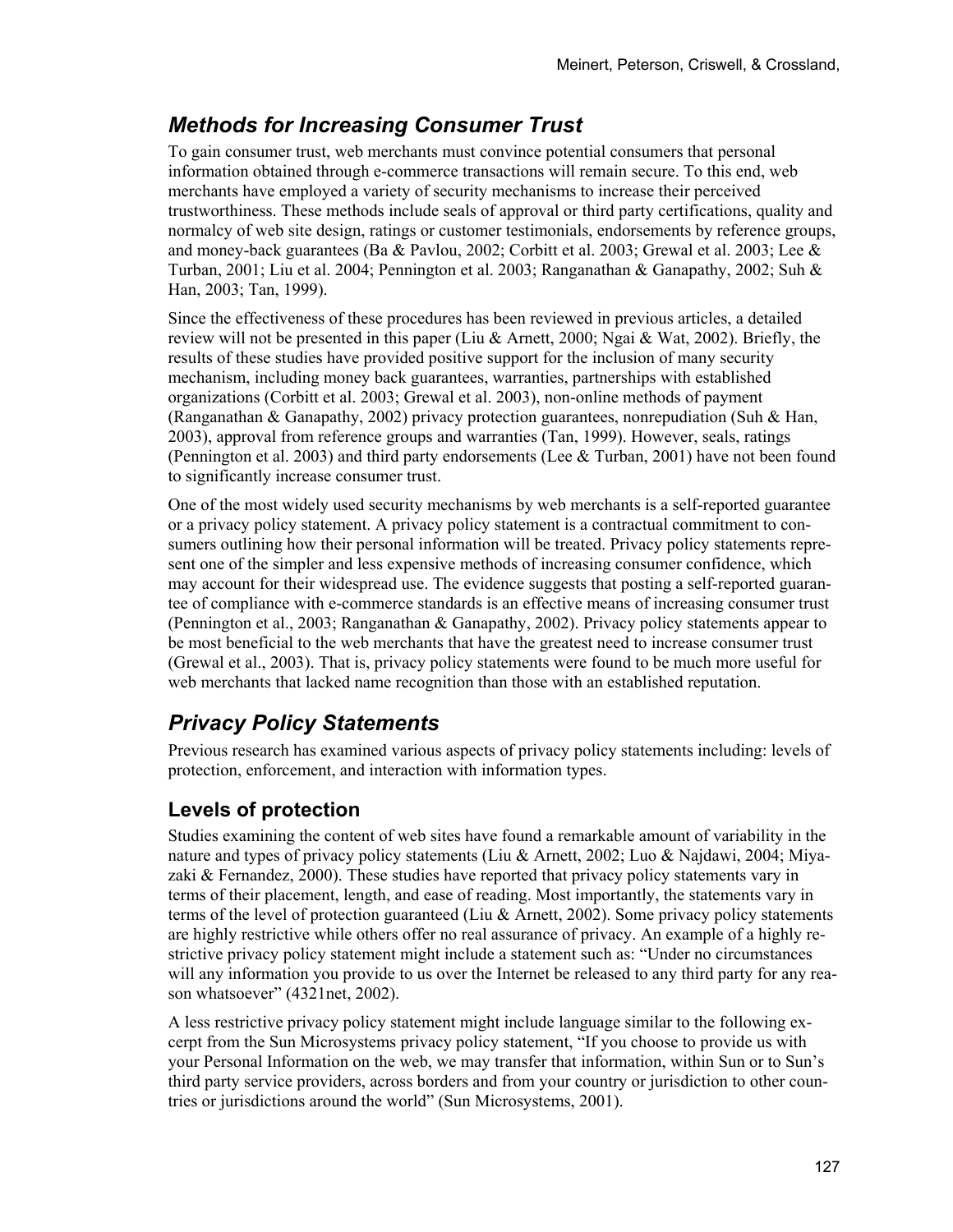A third and least restrictive level of privacy statement does not provide any protection of personal information. In this scenario, the term privacy policy statement is a misnomer as the statement simply indicates that it is the intention of the web merchant to share information collected on individuals with other organizations. Thus, these types of statements serve primarily as a means of protecting the web site with respect to liability issues, as it is the intent of the web site to share information on customers with other sources.

**Enforcement.** Differences in web site privacy policy statements are not limited to the level of protection afforded as enforcement also varies. Enforcement generally falls into three categories: self-regulation, third-party validation/audits and regulatory oversight. Although the Federal Trade Commission has been concerned about on-line privacy for some time they have "actively supported self-regulation" (Federal Trade Commission, 2000, p. 20). Hence, the absence of any reference to third party or regulatory oversight in a privacy policy implies self-enforcement. To address consumer concerns related to self-regulation, third-party seal programs have been developed (Liu and Arnett, 2002). Seal programs such as TRUSTe, BBBOnLine (Better Business Bureaus Online Seal), MutiCheck and WebTrust (offered by American Institute of CPAs) allow licensees who abide by posted privacy policies and/or allow compliance monitoring to display the granting organizations seal of approval on their web site. Privacy seals are intended to provide a simple means for addressing consumer privacy concerns. The standards for achieving certification vary and at present there are no fewer than nine services offering seal programs (Higgens, 1998). The least common form of enforcement is regulatory, which reflects in large part the federal government's attempts to rely on self-regulation rather than legal standards. Laws and regulations at both the state and federal level in the United States have been enacted to establish privacy standards for web sites operated by the government. For example, policy set forth by the White House Office of Management and Budget requires federal government web sites to post privacy statements and eliminate the use of covert methods of collecting information, such as cookies (Swire et al., 1999). On a broader scale, laws have been enacted that apply to all web sites, private or public such as the Children's Online Privacy Protection Act (COPPA) of 1998 (SEC. 1301-1308). COPPA requires commercial web sites to obtain parental consent before collecting, using, or disclosing personal information of children under the age of 13.

# *Types of Information Requested*

Much of the research on e-commerce trust has focused on measures of consumers' beliefs, attitudes, and purchase intentions, without consideration for the types of information requested by the web sites. As noted earlier, the inherent risk is associated with the type of information required. Thus, it seems likely that the type of information requested could affect beliefs concerning risk and thus the willingness or intentions of consumers to engage in e-commerce transactions. That is, consumers are apt to engage in e-commerce transactions when a certain threshold of trust is achieved or the level of perceived risk is acceptable. Most theories on risk take into account not only the perceived level of risk involved in a transaction or gamble, but also the stakes involved in the gamble (Tversky, 1995). Thus, it might be reasonable to assume that the trust threshold for engaging in e-commerce transactions varies depending on the potential loss or harm that could result from engaging in a specific transaction. Individuals may be likely to engage in e-commerce transactions when there is little to lose even if the level of trust is low. Conversely, if (1) the perceived level of risk is high or (2) the potential loss or harm is substantial, there may be a reluctance to engage in e-commerce. It is likely that the perceived potential for loss or harm in ecommerce is dependent upon the type of personal information requested. Thus, whether a consumer engages in an e-commerce transaction is apt to depend not only on the level of trust, but also the potential loss associated with the type of personal information required.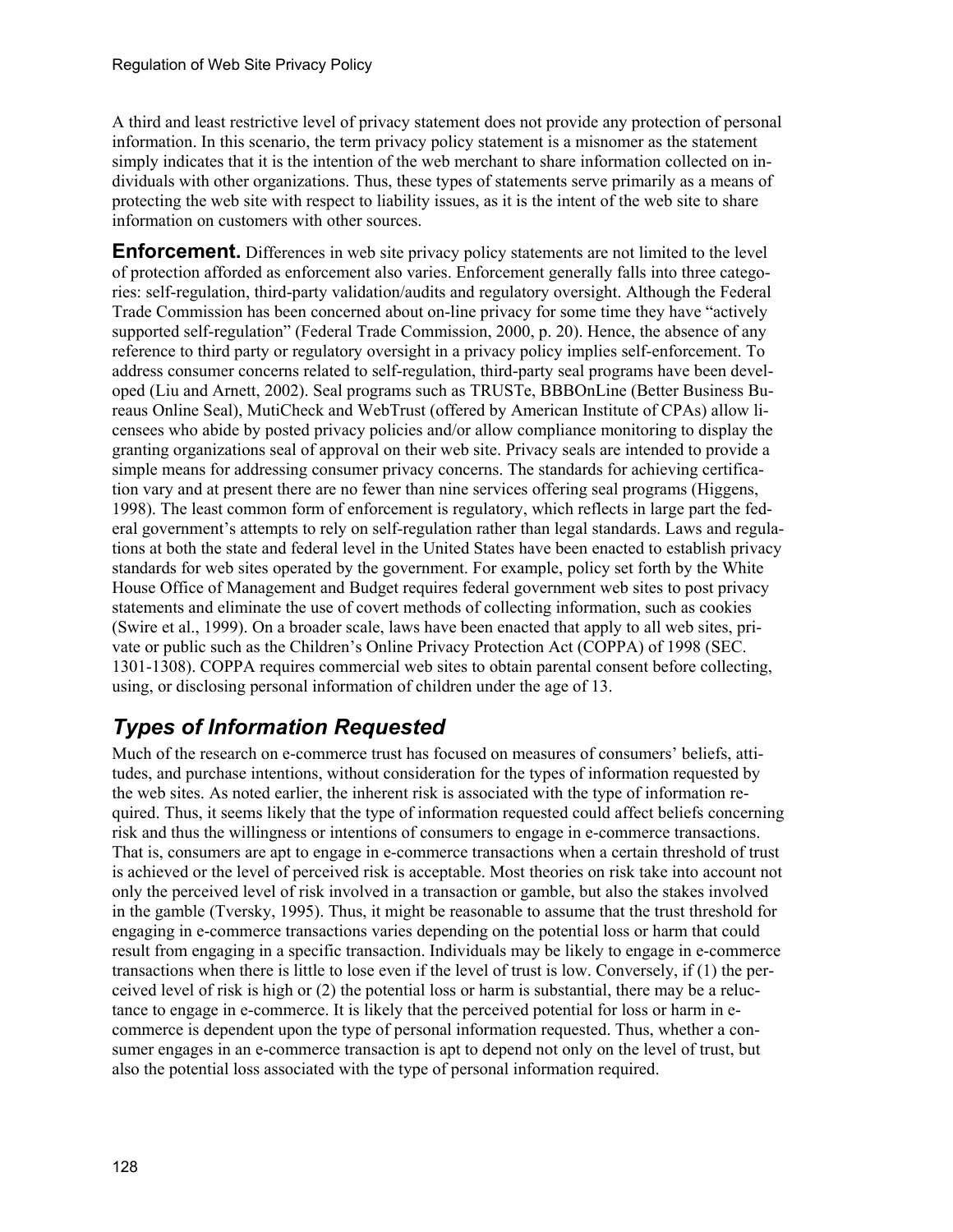There is enormous variability in the types of information requested by web sites. Some web sites require contact information before consumers are even allowed to access a web site and extensive personal information must be provided in order to complete a transaction (Sipior et al. 2004). At the other extreme, some web sites make it possible for consumers to conduct transactions based on a limited amount of personal information submitted to the web site using such techniques as buyer's authentication, confirmation and payment assurance, or non-repudiation (Hoffman, Novak, & Peralta, 1999). Other web sites may permit consumers to browse potential products and services and then printout order forms that can be submitted using other modes of communication (e.g., telephone, conventional mail, or fax) (Miyazaki & Fernandez, 2000).

A preliminary review of web sites suggests that most of the information requested by web merchants can be broadly classified as contact, biographical, or financial. Contact information includes such items as e-mail address, name, mailing address, and telephone numbers. Contact information is of value to web merchants for several reasons including creating mailing lists to publicize special promotions, products, or services offered by the web merchant. However, contact information may also be sold by web merchants to third parties. Consequently, many individuals are often reluctant to provide contact information to web sites (Greiner, 2003).

Biographical information includes demographic data such as income, personal preferences, interests, and hobbies. Web merchants may use biographical information to profile customers, target future communications for marketing purposes, and customize web pages for individual customers. Web sites may also use biographical information to market their site to advertisers by providing detailed information on visitors to their web site (Liu et al., 2004). Because consumers are concerned that personal information may be sold to third parties, most individuals (over 90 %) have refused to provide biographical information to a web site on at least one occasion and many (approximately 40%) admitted in some instances to providing false information (Hoffman et al. 1999). A recent review of the literature suggests that privacy concerns regarding how web sites use biographical information remains "a most formidable barrier to people engaging in ecommerce" (Wang & Emurian, 2005).

Financial information includes such items as credit card numbers and bank account numbers. Although consumers are obviously reluctant to provide financial information, this information is often viewed as necessary to complete an e-commerce transaction. However, numerous techniques such as buyer's authentication, confirmation and payment assurance, cryptography, digital signatures, non-repudiation, and alternative payment methods can reduce the perceived risks associated with financial transactions (Hoffman, et al. 1999; Kolsker & Payne, 2002; Miyzazki & Fernandez, 2000). While such techniques may complicate the processing of orders for web merchants, these procedures may reduce the perceived risk and increase consumer willingness to engage in e-commerce transactions.

### *Existing Federal Privacy Standards*

Government involvement in the regulation of information privacy on the Internet varies greatly among nations with the degree of government involvement highly associated with the level of privacy concerns among citizens of a particular country (Smith, 1994). Many countries like the U.S., and until recently, Canada and Australia, have not been highly involved in the regulation of privacy standards, leaving it to the internet industry to regulate itself (Bellman, Johnson, Korbin,  $&$  Loshe, 2004). These countries have primarily targeted government regulation in certain areas, such as the public sector. This voluntary or *sectoral* approach contrasts with the omnibus approach, to both public and private sectors, used by the European Union (Bellman et al. 2004). Since the present study was conducted within the U.S. and for the most part examined the views of U.S. citizens, the focus of the present study is on the federal privacy standards existing in the U.S.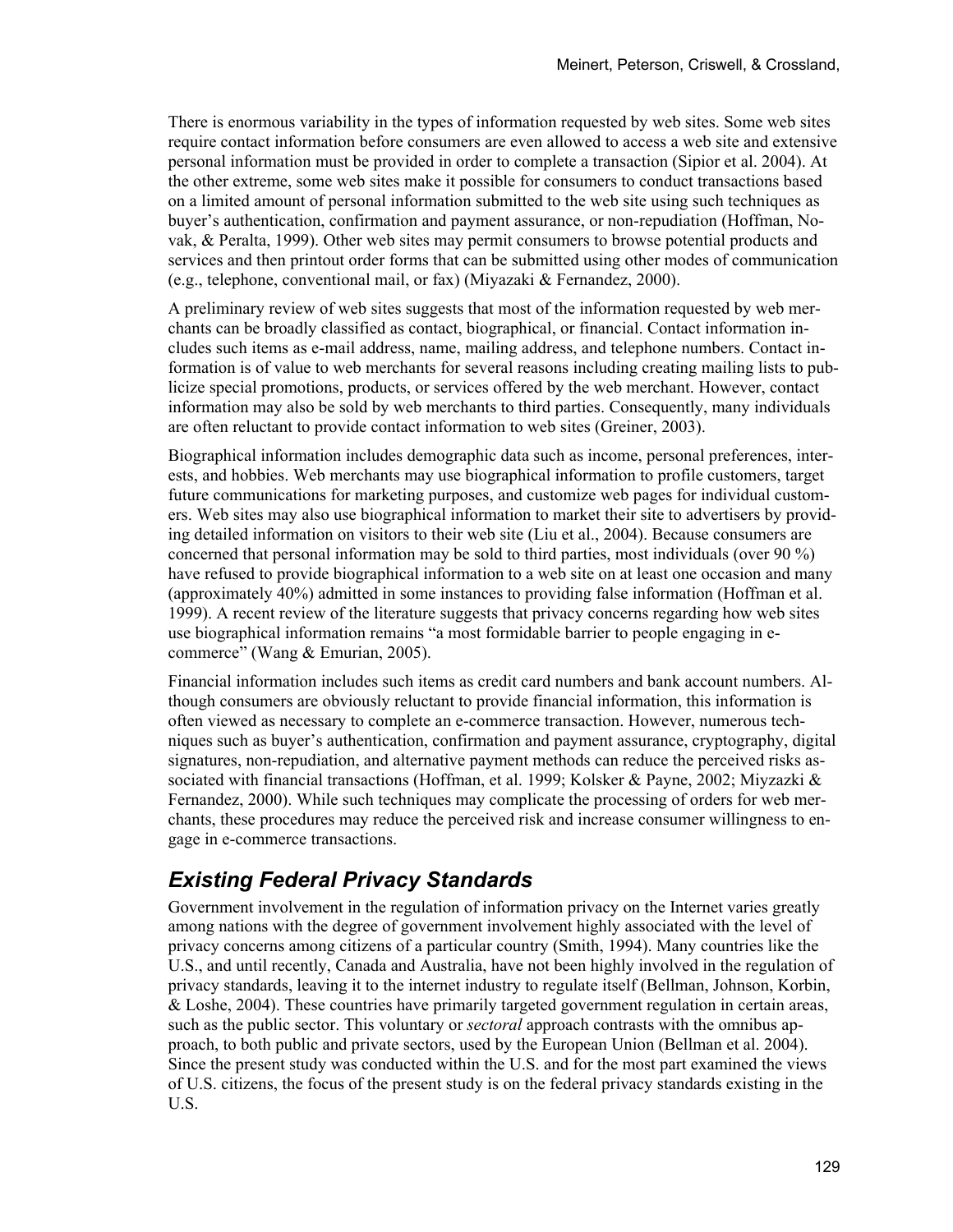In recent years within the U.S., consumers have been inundated with notifications of federal privacy requirements when dealing with health care and financial institutions (e.g., loans, financial/investment advice, or insurance). In health care settings, patient privacy protection is mandated by the federal Health Insurance Portability and Accountability Act of 1996 (HIPAA), while privacy of consumer information held by financial institutions is governed by the Gramm-Leach-Bliley Financial Modernization Act of 1999. Periodic (annual) and episodic notification of these acts and the respective institution's privacy policies have certainly contributed to an increased consumer awareness regarding not only privacy issues, but the existence of federal standards and enforcement in select industries. In these settings consumers have grown accustom to uniformity in both format and content of privacy policies. This is in severe contrast to the Internet where consumers are confronted by a myriad of differences including placement, length, level of protection, and enforcement. Internet users must determine to what extent, if any, personal data will be utilized internally and/or shared for external or secondary purposes. Further, consumers must for the most part rely on self-policing and/or  $3<sup>rd</sup>$  parties (seal programs) to insure compliance with stated policies.

# **Purpose of the Study**

The fundamental purpose of this study is to determine whether the imposition of legally mandated privacy policy statements would significantly increase consumer trust and thus willingness to engage in e-commerce. Attempts to estimate the efficacy of regulation would seem prudent given calls for such regulation and the limited impact of voluntary privacy policy statements and selfregulation. Therefore, this study examined the effects of legally mandated versus voluntary privacy policy statements on consumer willingness to provide personal information.

Recognizing that consumer privacy concerns are determined to some extent by what information is requested (Cespedes & Smith, 1993) and level of protection promised (Meinert et. al, 2006), it is necessary to examine the efficacy of privacy policy statements in the context of both the information at risk and strength of protection afforded by the privacy policy. While information sensitivity varies from individual to individual, some information items or categories generate more privacy concerns than others. Therefore, a second objective of this study was to examine the main and interaction effects of types of information requested. To address this objective, when presenting the alternative privacy policy scenarios the effects of three information categories, contact, biographical, and financial, were examined.

Although privacy policy statements have become common, there is evidence suggesting that consumers may not be familiar with these statements (Westin & Maurici, 1998). It might be expected that with the increased popularity of e-commerce and the growing prevalence of privacy policy statements that more consumers at the present time would be aware of such statements. However, even though consumers may be aware of privacy policy statements, there is no guarantee that they read such statements. Research in the area of consumer behavior has demonstrated that customers frequently fail to read important and relevant information regarding transactions such as product warranties (Adler, 1994) or guarantees (Gore, 1995). Thus, although privacy policy statements are intended to increase consumer trust, if consumers are unaware or do not read the privacy policy statements, then the statements provide dubious benefits. Therefore, this study also examined whether consumers were generally aware of privacy policy statements and whether they had read a privacy policy statement prior to participation in this study.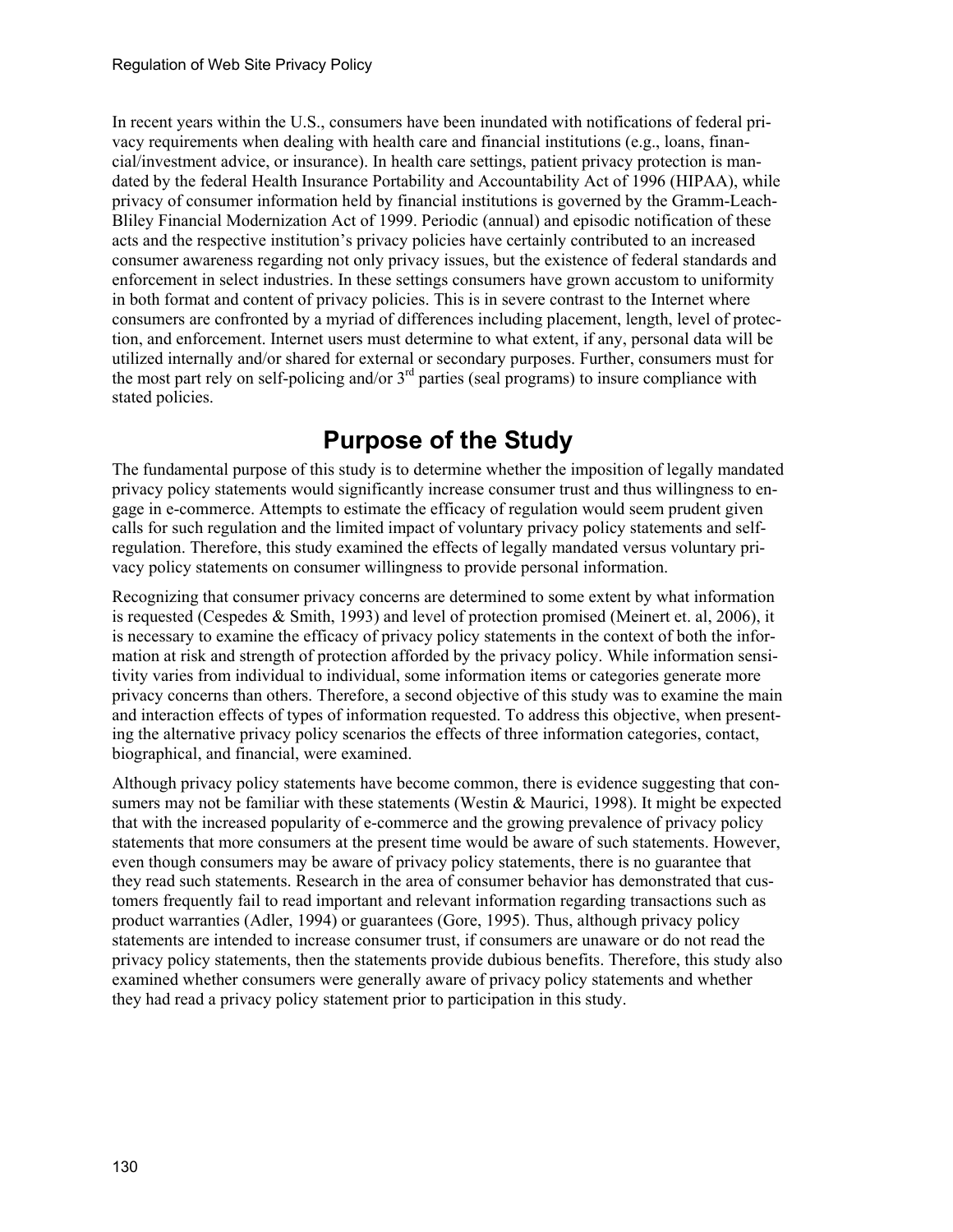# **Method**

## *Data Collection*

Given the exploratory nature of this research and the need to present respondents with multiple scenarios (5 scenarios of privacy policy statements x 3 types of information) a survey was selected over interviews, mall intercepts, quasi-experimental or experimental design. A survey approach also allows for detailed and consistent presentation of the descriptions for both privacy policy statements and information types. With this research procedure, respondents could compare and contrast descriptions, if necessary, to differentiate between the scenarios presented. Subjects were asked on the survey to indicate a willingness to provide various types of information to hypothetical web sites possessing dissimilar privacy policy statements. Concise descriptions of the alternative privacy policies were used to clearly differentiate between the types. Concise descriptions were selected over actual privacy policy statements, as the later are often very lengthy, difficult to read and contain information regarding other aspects of privacy and security. The questions from the survey relevant to the present study are presented in A. As can be seen in the appendix, subjects were not provided with any specific information concerning the nature of the hypothetical web site.

The survey provided the following definition of privacy policy statements. "A privacy policy statement explains a web site's policy regarding the information that is provided online by users." Following the definition of a privacy policy statement, respondents were given examples of three levels of privacy (strong, moderate, and weak) that seem to typify many of the statements presented on web sites. These examples were based on an examination of policy statements on over 75 web sites. Table 1 contains the descriptions presented to respondents to differentiate between strong, moderate, and weak privacy policy statements. Abbreviated descriptions for the three types of privacy policy statements were utilized to minimize the risk of respondents misinterpreting lengthy or technically written statements. Although the hypothetical privacy statements used in this study were considerably more concise than those usually found on the Internet, they captured the essence (i.e., level of protection) of what was found in the review of 75 such privacy statements.

| <b>Type of</b><br><b>Statement</b> | <b>Description Presented to Respondents</b>                                                                                                                                                                                                                                                                                                                                       |
|------------------------------------|-----------------------------------------------------------------------------------------------------------------------------------------------------------------------------------------------------------------------------------------------------------------------------------------------------------------------------------------------------------------------------------|
| <b>STRONG</b>                      | A strong privacy policy statement explains a web vendor's policy concerning infor-<br>mation that is provided by web users and makes an explicit guarantee that they will<br>not under any circumstances share the user's information with any other organiza-<br>tion, company, or individual                                                                                    |
| <b>MODERATE</b>                    | A moderate privacy policy statement explains a web vendor's policy concerning<br>information that is provided by the web users and also ensures that the information<br>that is provided will remain confidential. It also provides limited sharing of informa-<br>tion when the web vendor believes that it is in the best interest of the customer, the<br>web vendor, or both. |
| <b>WEAK</b>                        | A weak privacy policy statement explains a web vendor's policy concerning infor-<br>mation that is provided by the web users, but does not offer any guarantee with re-<br>spect to protecting personal information.                                                                                                                                                              |
| <b>LEGALLY</b><br><b>MANDATED</b>  | A legal privacy policy statement indicates that federal, state or local laws mandate<br>the presentation and content of the privacy policy statement and use of information<br>collected online.                                                                                                                                                                                  |

### **Table 1:Descriptions of Privacy Policy Statements Examined**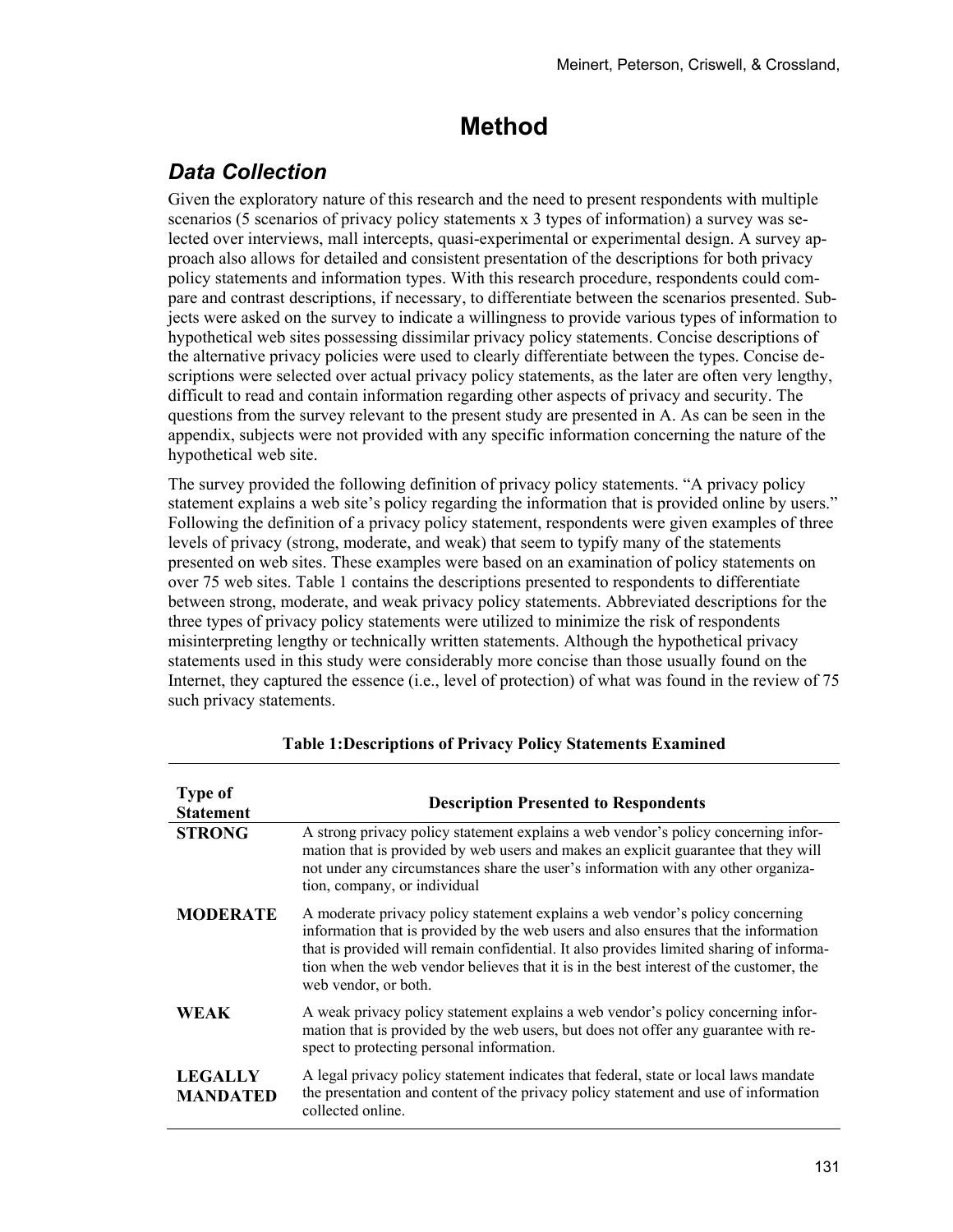The survey then provided respondents with a description of legally mandated privacy policy statements noting that "Some web sites indicate that federal, state or local laws legally mandate their privacy policy statement and use of information collected online." Thus, respondents were also asked their willingness to provide personal information IF a web site displayed a legally mandated privacy policy statement.

Following the definition of each example of a privacy policy statement, respondents were asked to indicate their willingness to provide various types of information on a six point Likert scale, ranging from (1) "extremely unlikely" to (6) "extremely likely". The types of information requested were defined in the following manner for the respondents on the survey.

- **Contact Information**: Request for e-mail address, name, mailing address and telephone number
- **Biographical Information**: Request for demographic data, such as annual income, personal preferences, hobbies, and interests.
- **Financial Information**: Request for credit card numbers, expiration date, bank account numbers, etc.

The decision to utilize broad information types reflected the breadth of information that can, and often is collected via the Internet and the desire to avoid a lengthy survey instrument that could easily compromise the quality of responses and/or response rate.

### *Sample*

The sample consisted of 374 students enrolled in graduate courses or non-credit professional courses offered through the Colleges of Business at one of two Midwestern state universities. To achieve a high response rate, the survey was administered during regularly scheduled class periods. Although participation was voluntary, nearly 100% of the enrolled students participated. While the validity of using students in behavioral research has been questioned (Alpert, 1967; Gordon, Slade & Schmitt, 1986; Levitt, 1965), there are instances where they (students) are either good substitutes or surrogates for another population (Khera & Benson, 1970; LaTour, Champagne & Behling, 1990; Remus, 1986) or by virtue of demographic profile are representative of the target population under investigation. The latter instance was the primary justification for the use of graduate business students, specifically working professionals, in the present study. From its inception the Internet and to a large extent e-commerce has attracted substantially larger numbers of well-educated and affluent consumers (Guglielmo, 1999). Consumers with more education and above average incomes continue to be more likely to use the web and shop online (Enos, 2000; Kolettis, 2001). More recent research, has suggested that e-commerce has attracted a more diverse consumer group, however, the younger, more affluent and highly educated individuals still represent the vast majority of internet users (Savage & Waldman, 2005).

The present study relied on graduate students associated with business programs that have historically attracted working professionals. The profile of these students was consistent with the profile described above as on average they are more educated and earn more than the general population. The average age of the graduate students was also very close to the median age (36 years old) of Internet users (Kolettis, 2001). While this convenience sample is not representative of all Internet users it does represent a large segment of Internet users, one that is generally perceived to be more inclined to participate in e-commerce.

# **Findings**

Table 2 summarizes the characteristics of the respondents. As illustrated in Table 2 most respondents connected to the Internet on a daily basis (86.4%). This compares favorably to national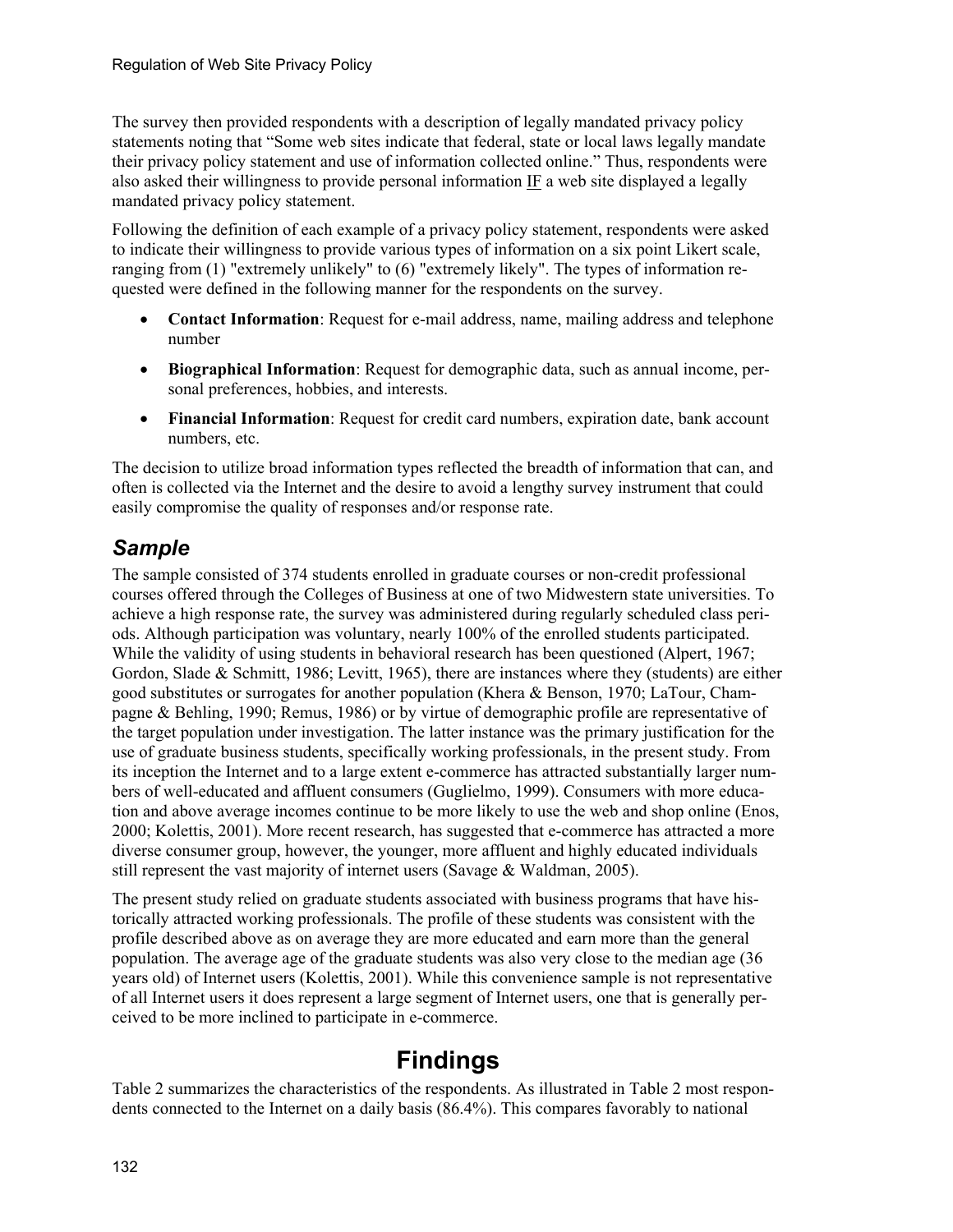norms for Internet users as Kolettis (2001) reported that 72 percent of women use the Internet every day, while 87 percent of men are daily users. Almost the same percent had provided an email address to a web site (88.2%). Overall, the sample were somewhat younger and more educated than the general population, uses the Internet frequently and most have previously provided personal information to a web site. Consequently, the results must be generalized with caution. However, the sample would seem appropriate for a study aimed at determining the impact of privacy policy statements on the willingness of consumers to provide personal information to web merchants.

As shown in Table 2, 79.4 percent of the 374 respondents had reported seeing a privacy policy statement. However, only 170 or 45.5 percent indicated that they were familiar, or more specifically, had read a web site's privacy policy statement prior to the study.

| <b>Demographic Characteristic</b> |                |            |  |
|-----------------------------------|----------------|------------|--|
| Age (years)                       |                |            |  |
| Mean                              | 32.9           |            |  |
| S                                 | 14.3           |            |  |
| Gender                            |                |            |  |
| Male                              | 216            | $(57.6\%)$ |  |
| Female                            | 157            | $(41.9\%)$ |  |
| No Response                       | $\mathbf{1}$   |            |  |
|                                   |                |            |  |
| Connect to Internet               |                |            |  |
| Daily                             | 324            | $(86.4\%)$ |  |
| Twice a Week                      | 19             | $(5.1\%)$  |  |
| Weekly                            | 9              | $(2.4\%)$  |  |
| Monthly                           | $\mathbf{2}$   | $(0.5\%)$  |  |
| Never                             | 15             | $(4.0\%)$  |  |
| No Response                       | $\overline{4}$ | $(1.4\%)$  |  |
| Provided An Email Address         |                |            |  |
| Yes                               | 330            | $(88.2\%)$ |  |
| N <sub>0</sub>                    | 27             | $(7.2\%)$  |  |
| No Response                       | 17             | $(4.6\%)$  |  |
| Awareness                         |                |            |  |
| (Seen a Privacy Policy Statement) |                |            |  |
| Yes                               | 297            | $(79.4\%)$ |  |
| No                                | 73             | $(19.5\%)$ |  |
|                                   |                |            |  |
| Familiarity                       |                |            |  |
| (Read a Privacy Policy Statement) |                |            |  |
| Yes                               | 170            | $(45.5\%)$ |  |
| No                                | 154            | $(41.2\%)$ |  |

### **Table 2: Respondent profile: Demographics (n = 374)**

The mean willingness to provide the various types of information for each type of privacy statement is presented in Table 3 along with grand means. A 3 (Types of Information) X 5 (Type of Privacy Policy Statement) within subject ANOVA was conducted on the data. The last row of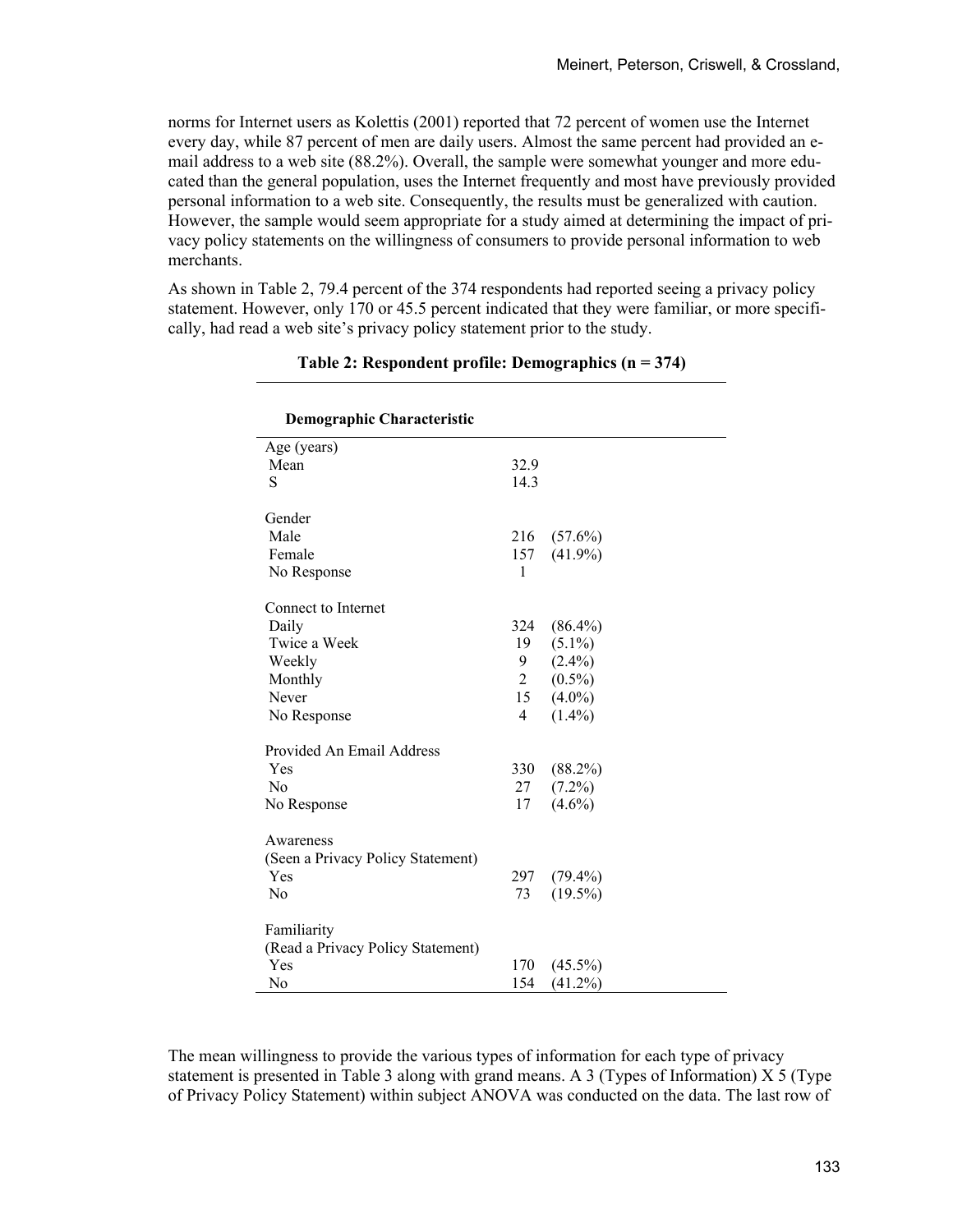Table 3 illustrates the differences in willingness to provide each of the three types of information requested. The overall mean willingness to provide personal information ranged from 3.74 for contact information to 2.70 for financial information. It is noteworthy that only the grand mean for contact (3.74) exceeded the scale midpoint, thus reflecting a "likeliness" to provide data. The ANOVA results indicated the difference between types of information was significant (F=188.67,  $p = 0.000$ . The results further revealed that all three possible pairwise comparisons were significant ( $p < .05$ ). Respondents are least likely to provide financial, and most likely to provide contact.

| <b>Type of Information Requested</b>                                            |         |                     |                  |                       |  |  |  |
|---------------------------------------------------------------------------------|---------|---------------------|------------------|-----------------------|--|--|--|
| <b>Policy</b><br><b>Statement</b>                                               | Contact | <b>Biographical</b> | <b>Financial</b> | Grand<br><b>Means</b> |  |  |  |
| <b>Legally</b><br><b>Mandated</b><br><b>Policy</b>                              | 4.73    | 4.31                | 4.02             | 4.36                  |  |  |  |
| <b>Strong Policy</b>                                                            | 4.84    | 4.33                | 4.01             | 4.42                  |  |  |  |
| <b>Moderate Policy</b>                                                          | 3.50    | 2.89                | 2.22             | 2.88                  |  |  |  |
| <b>Weak Policy</b>                                                              | 2.71    | 2.23                | 1.61             | 2.20                  |  |  |  |
| <b>No Policy</b>                                                                | 2.88    | 2.28                | 1.51             | 2.26                  |  |  |  |
| <b>Grand Means</b>                                                              | 3.74    | 3.22                | 2.70             |                       |  |  |  |
| Mean based on 6-Point Likert Scale (1-Extremely Unlikely to 6-Extremely Likely) |         |                     |                  |                       |  |  |  |

| Table 3: Mean Willingness to Provide Information to Web Sites |  |  |  |
|---------------------------------------------------------------|--|--|--|
|                                                               |  |  |  |

The main effect for level of privacy offered by the policy statements is summarized in the last column of Table 3. The overall mean willingness to provide information by type of policy statement ranged from a high of 4.42 for strong policies to 2.20 for weak policies. The ANOVA results indicated the difference between the types of privacy policy statements was significant ( $F=$ 576.70,  $p = 0.000$ ). All possible pairwise comparisons between the conditions were significant except for the difference between a Weak Policy and No Policy. Respondents are significantly more likely to provide information for strong and legally mandated privacy policy statements. The mean response for the remaining privacy policy scenarios (no policy, weak and moderate) fell below the scale midpoint implying reluctance or unwillingness to provide information.

Perhaps the most interesting result was a significant interaction between type of privacy policy statement and type of information ( $F = 24.87$ ,  $p = 0.000$ ). This interaction is illustrated in the main body of Table 3. The type of privacy policy statement had the greatest impact on financial data and the least impact on contact. That is, willingness to provide financial information increased the most as the level of stated privacy increased. The results further indicated that only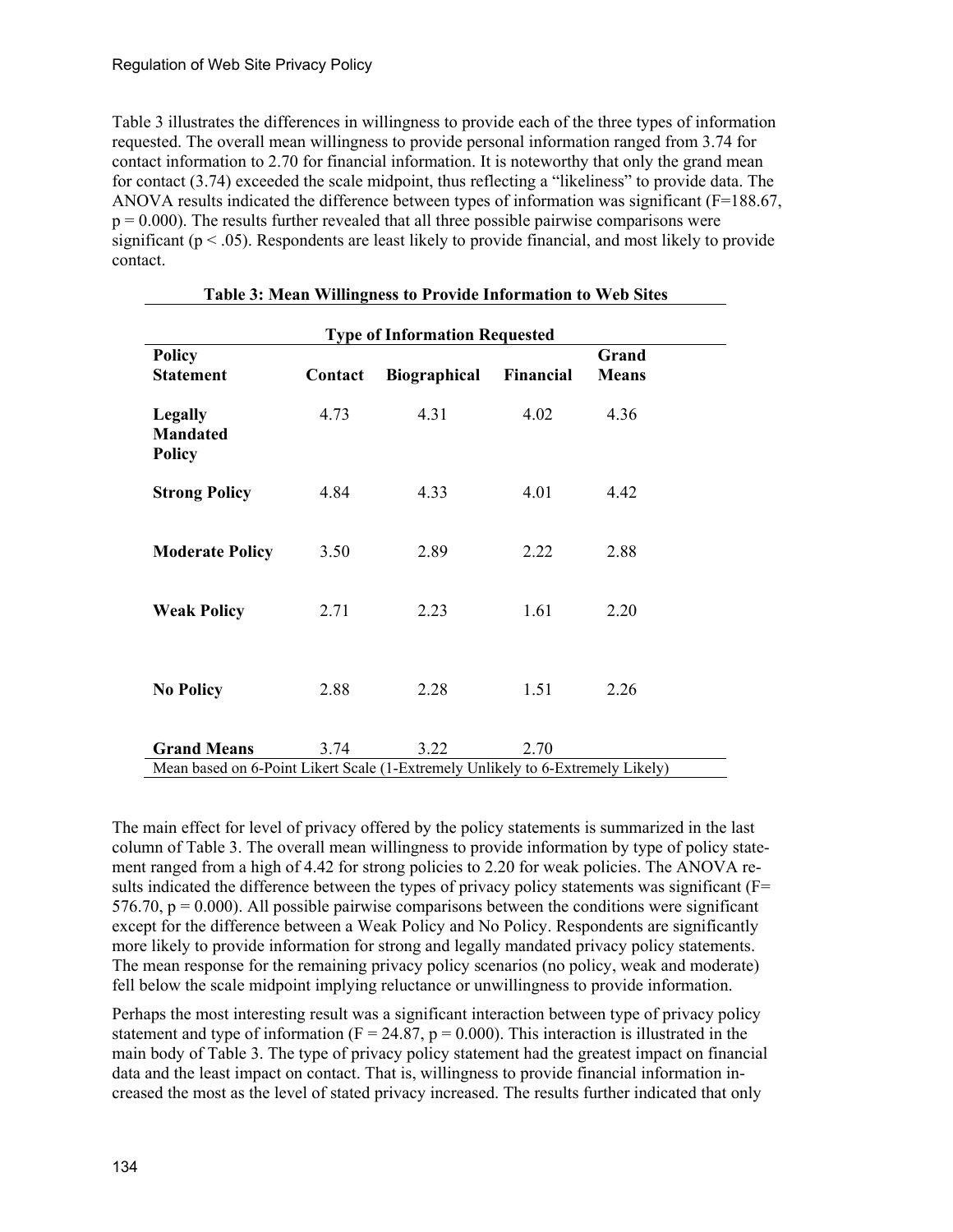three of the possible 30 pairwise comparisons were not significant. These included the difference between mandated and strong policy for biographical data, mandated and strong policy for financial data, and weak and no policy for biographical data.

## **Discussion**

Not surprisingly, this study revealed that the willingness of individuals to provide information to web merchants depends on the type of information requested. Respondents were more willing to provide contact than biographical information and likewise biographical rather than financial information. Given the inherent risk associated with these types of information one would expect differences of this nature. These results suggest that alternative payment methods that do not require the submission of personal financial information may be extremely beneficial in overcoming one of the major obstacles faced by web merchants.

The relative sensitivity of biographical information has implications for organizations that have, or plan to collect such information for purposes of market segmentation or target marketing. The results suggest that consumers concerned about disclosing biographical information may opt to forgo providing any information, including contact, if the former information is a requirement. Future research is needed to demonstrate the necessity and potential value of differentiating between required and optional information either by category (e.g., biographical) or discrete element (e.g., home phone number).

The willingness to provide personal information varied depending on the level of privacy offered by the policy statements. As expected, respondents were more willing to provide information given a strong or legally mandated privacy statement. It was noteworthy that legally mandated policies are unlikely to foster greater trust than strong voluntary policies. Moderate statements proved to be more effective than a weak or no policy statement. On the other hand, a weak privacy statement was no more effective than not providing any policy statement. In summary, it appears that many Internet users, particularly younger and well educated, would be unwilling to provide personal information online, except when offered a strong or legally mandated privacy policy statement (i.e. comparing response means were below the responses with the midpoint of the Likert scale).

The interaction between type of privacy policy statement and type of information has several implications. First, in cases where financial and biographical information are requested strong or legally mandated privacy statements are a necessity. Respondents clearly perceive a difference in sensitivity across information types and are subsequently reluctant to provide more sensitive information in the absence of a strong or legally mandated privacy guarantee. Conversely, the strength of the privacy policy statement is of less importance when soliciting contact information.

A secondary goal of this study was to investigate the degree of prior awareness and familiarity with privacy policy statements. The findings indicate that while respondents were generally aware of privacy policy statements, most do not take the time to read them. This finding is noteworthy given the impact that such statements would purportedly have on consumer trust. If potential consumers do not read privacy policy statements, then even a strong guarantee of privacy will not be effective in terms of increasing confidence. Legally mandated privacy policies would offer the advantage of uniformity and thus a reduced need for consumers to peruse each web sites policy to ascertain the level of protection and enforcement.

However, it should be noted that evidence that consumers frequently do not take the time to read privacy policy statements does not imply that they have no impact on consumer trust. The mere indication that a web site contains a privacy policy statement my increase consumer trust. This would be consistent with studies demonstrating that warranties and guarantees may influence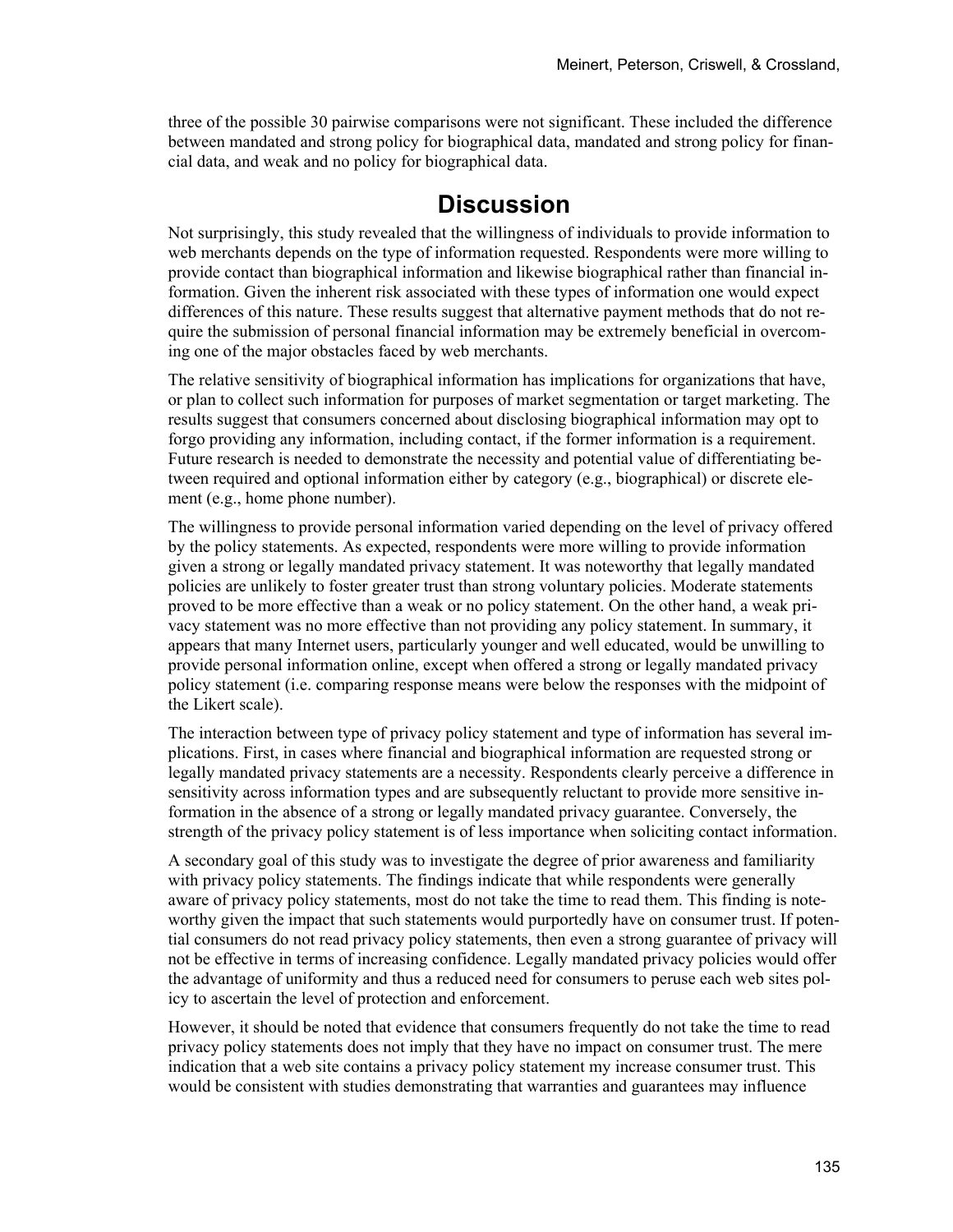consumer purchasing decisions, even though the consumer never actually read the warranties or guarantees (Adler, 1994; Gore 1995).

The success and growth of e-commerce is inextricably linked to consumer willingness to provide information to web sites. The findings of this study, while preliminary, suggest that legally mandated privacy policy statements are unlikely to significantly increase consumer trust and concomitantly participation levels in e-commerce. However, the findings suggest that privacy policy statements should have a strong guarantee of privacy in order to be effective. This is especially true in transactions requiring the submission of more sensitive personal information such as biographical and financial

# **Limitations and Future Research**

First, the sample size and target population were limited which brings into question the degree to which the findings can be generalized. As noted above, while the sample is representative of a significant percentage of Internet users, the findings may not be generalized to other distinct segments such as less educated and older consumers that are increasingly utilizing the Internet. Second, the hypothetical nature of the privacy policy statements used in this study may have seemed somewhat artificial to the respondents. Experimental or quasi-experimental research involving actual web sites and privacy policy statements could be useful for replicating the results of this study. Third, the decision to reduce the granularity of the information types into three general categories rather than discrete data elements (e.g., credit card #, year of birth, blood type, social security number) may have impacted the results. Although some significant differences were noted using broad categories, it would be beneficial to extend these findings in a similar study using discrete data elements of varying sensitivity. Such research could potentially identify within category differences as well as validate the across group differences noted herein (e.g., contact vs. financial). Fourth, since the study was based on current U.S. privacy policy practices and was limited to U.S. respondents the findings may not be transferable to other countries with more restrictive data protection laws (e.g., EU countries). Fifth, other variables may play a critical role in creating trust in addition to, or in combination with the privacy policy statement (Grewal et al. 2003). Similarly, further research is clearly needed to ascertain which individual variables might explain why consumers differ with respect to reading privacy policy statements. Also an understanding of the contextual factors relating to the likelihood that a privacy policy statement will be read could have an impact on the placement, text, etc. of privacy policy statements.

# **Summary**

This study validates earlier findings that type of information and type of privacy policy statement play a role in determining consumer willingness to submit personal information via the Internet. In addition, the findings indicate that legally mandated or imposed privacy policy statements resulting from regulation are unlikely to significantly reduce consumer reluctance to provide personal information on-line. On the contrary, findings from this study suggest that legally mandated privacy statements would be no more effective than strongly worded voluntary policies. This finding clearly contradicts calls for federal legislation to protect consumers and stimulate greater rates of participation in e-commerce. Clearly, more extensive research is needed to fully understand both the limitations and potential of privacy policy to increase consumer trust related to ecommerce.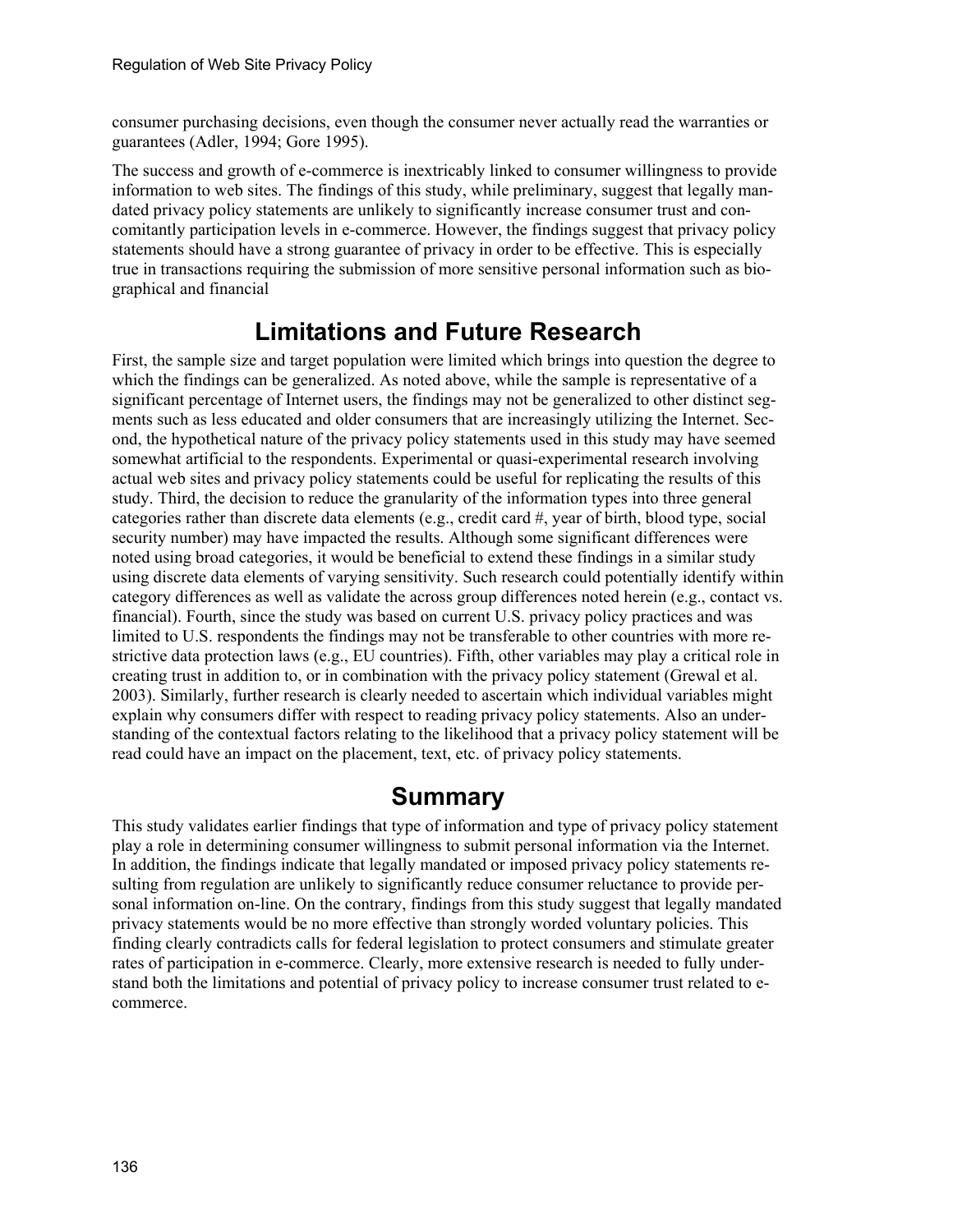### **References**

- 4321 Net. (2002, Jan 10). Privacy statement and policy. Retrieved November 20, 2005, from http://4321net.com/privacy\_statement.htm
- Adler, R. S. (1994). The last best argument for eliminating reliance from express warranties: "Real-World" consumers don't read warranties. *South Carolina Law Review, 45*(3), 429.
- Alpert, B. (1967). Non-businessmen as surrogates for businessmen in behavioral experiments. *Journal of Business, 40*, 203-7.
- Ba, S., & Pavlou, P. A. (2002). Evidence of the effect of trust building technology in electronic markets: Price premiums and buyer behavior. *MIS Quarterly, 26*(3), 243-269.
- Bellman, S., Johnson, E. J., Korbin, S. J., & Lohse, G. L. (2004). International differences in information privacy concerns: A global survey of consumers. *The Information Society, 20*, 313-324.
- Cespedes, F.V., & Smith, H.J. (1993). Database marketing: new rules for policy and practice. *Sloan Management Review*. 34(4), 7-22.
- Corbitt, B. J., Thanasankit, T., & Han, Y. (2003). Trust and e-commerce: A study of consumer perceptions. *Electronic Commerce Research & Applications, 2*(3), 203-216.
- Criswell, J., & Meinert, D. (2003). The efficacy of web site privacy policy statements: An exploratory study. *Journal of Business and Behavioral Sciences, 10*(2), 102-117.
- Culnan, M. (1999). Progress report to the Federal Trade Commission (FTC) (funded by the Online Privacy Alliance), Retrieved September 14, 2003, from http://www.msb.edu/faculty/culnanm/gippshome.html
- Enos, L. (2000). Net prices no lure for most e-shoppers. *Ecommerce Times*. Retrieved from http://www.ecommercetimes.com/story/4645.html
- Federal Trade Commission (2000) Privacy online: Fair information practices in the electronic marketplace: A report To Congress. Retrieved November 20, 2005, from http://www.ftc.gov/reports/privacy2000/privacy2000.pdf
- Gefen, D. (2002). Reflections on the dimensions of trust and trustworthiness among online consumers. *DATA BASE for Advances in Information Systems, 33*(3), 38-54.
- Gordon, M. E., Slade, L. A., & Schmitt, N. (1986). The 'science of the sophomore' revisited: from conjecture to empiricism. *Academy of Management Review, 11*(1), 191-277.
- Gore, M. (1995). Read the fine print when selling guarantees. *Best Review, 95*(11), 64-65.
- Grewal, D., Munger, J. L., Iyer, G. R., & Levy, M. (2003). The influence of Internet-retailing factors on price expectations. *Psychology & Marketing, 20*(6), 447-493.
- Greiner, L. (2003). Information requested is none of company's e-business. *Computing Canada*, 29(19), 19.
- Guglielmo, C. (1999). E-Commerce: There to here. *Inter@Active Week, 6*(47), 106.
- Higgens, A. (1998, August 24). Certification aims to calm online buying fears. *The Cincinnati Enquirer*. Retrieved November 20, 2005, from **http://www.enquirer.com/editions/1998/08/24/bus\_cpaweb24.html**
- Hoffman, D. L., Novak, T. P., & Peralta, M. A. (1999). Information privacy in the marketspace: Implications for the commercial uses of anonymity on the Web. *The Information Society, 15*, 129-139.
- Jarvenpaa, S.L., Tractinsky, N., Saarinen L., & Vitale, M. (1999). Consumer trust in an Internet store: a cross-cultural validation. *Journal of Computer Mediated Communication*, 15(2), Retrieved March 14, 2003, from **http://www.ascusc.org/jcmc/vol5/issues2/jarvenpaaa.html**
- Khera, I. P., & Benson, J. D. (1970). Are students really poor substitutes for businessmen in behavioral research? *Journal of Marketing Research, 7,* 529-32.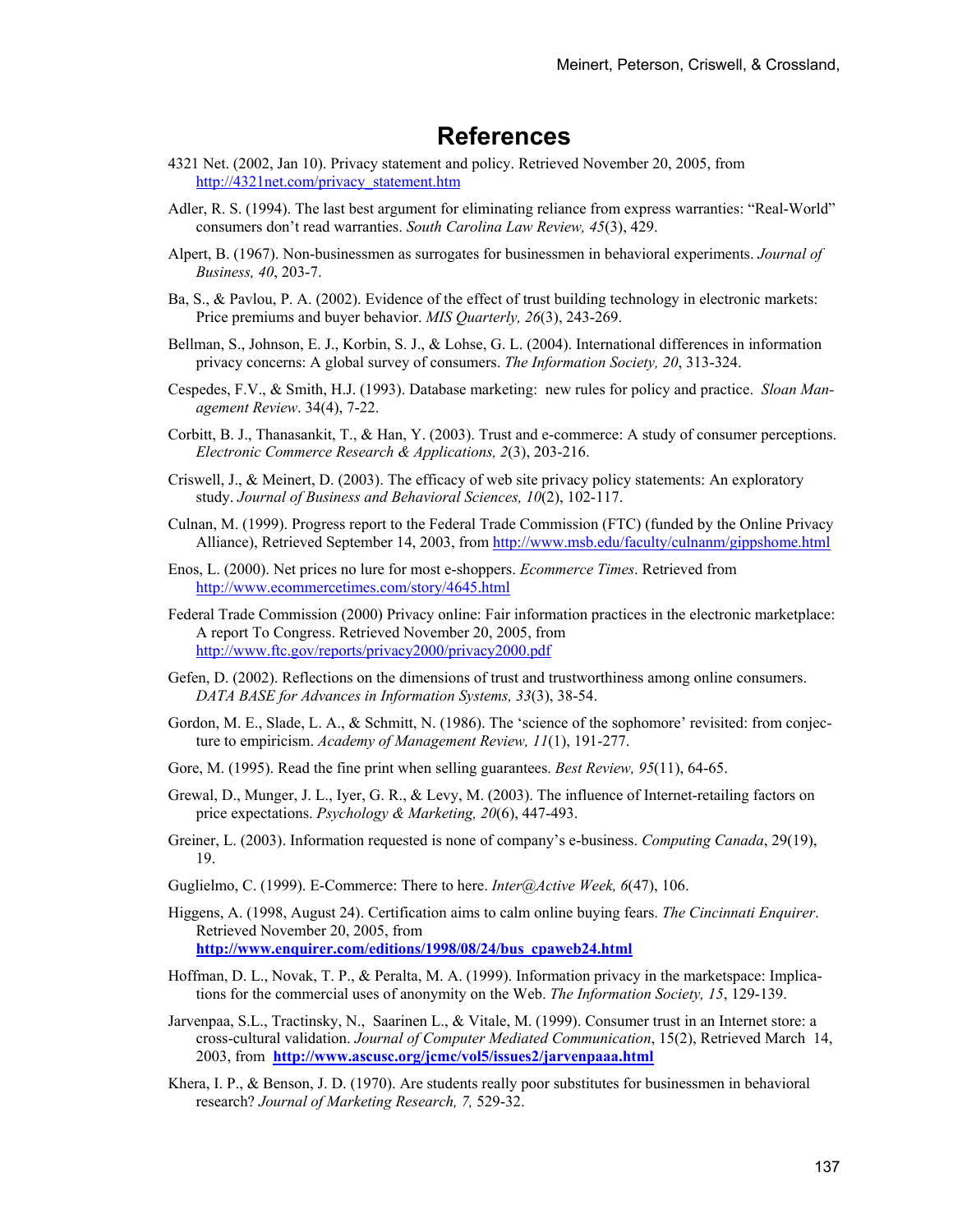- Kolettis, H. (2001). Who's caught in the web? *Security Distributing & Marketing, 31*(11), 14.
- Kolsaker, A., & Payne, C. (2002). Engendering trust in e-commerce: A study of gender-based concerns. *Marketing Intelligence & Planning, 20*, 206-214.
- LaTour, M., Champagne, P. J., & Behling, R. (1990). Do students represent a viable source of data for researching business social responsibility and ethical issues? *The Journal of Computer Information Systems, 30*, 26-29.
- Lee, M. K. O., & Turban, E. (2001). A trust model for consumer Internet shopping. *International Journal of Electronic Commerce, 6*(1), 75-91.
- Levitt, T. (1965). *Industrial purchasing behavior*. Boston: Harvard University.
- Limayem, M., Khalifa, M., & Frini, A. (2000). What makes consumers buy from Internet? A longitudinal study of online shopping*. IEEE Transactions on Systems, Man, and Cybernetics (Part A)*, 30(4), 421- 432.
- Liu C., & Arnett, K. (2000). Exploring the factors associated with Web site success in the context of electronic commerce. *Information & Management, 38*, 23-33.
- Liu, C., & Arnett, K. (2002). An examination of privacy policies in Fortune 500 web sites. *Mid-American Journal of Business, 17*(1), 13-22.
- Liu, C., Marchewka, J. T., & Ku, C. (2004). American and Taiwanese perceptions concerning privacy, trust, and behavioral intentions in electronic commerce. *Journal of Global Information Management, 12*(1), 18-40.
- Luo, W., & Najdawi, M. (2004). Trust-Building Measures: A Review of Consumer Health Portals. *Communications of the ACM*, 47 (1), 109-113.
- McKnight, D. H., & Chervany, N. L. (2001). What trust means in e-commerce customer relationships: An interdisciplinary conceptual typology. *International Journal of Electronic Commerce, 6*(2), 35-59.
- Meinert, D., Peterson, D., Criswell, J., & Crossland, M. (2006). Privacy policy statements and consumer willingness to provide personal information. *Journal of Electronic Commerce in Organizations, 4*(1), 1-17.
- Miyazaki, A. D., & Fernandez, A. (2000). Internet privacy and security: An examination of online retailer disclosures. *Journal of Public Policy & Marketing, 19*(1), 54-61.
- Miyazaki A. D. & Fernandez A. (2001). Consumer Perceptions of Privacy and Security Risks for Online Shopping. *The Journal of Consumer Affairs*, 35(1), 27-44.
- Ngai, E. W. T., & Wat, F. K. T. (2002). A literature review and classification of electronic commerce research. *Information & Management, 39*, 415-429.
- Pennington, R., Wilcox, H. D., & Grover, V. (2003). The role of system trust in business-to-consumer transactions. *Journal of Management Information Systems, 20*(3), 197-226.
- Ranganathan, C., & Ganapathy, S. (2002). Key dimensions of business-to-consumer web sites. *Information & Management, 39*, 457-465.
- Remus, W. (1986). Graduate students as surrogates for managers in experiments on business decision making. *Journal of Business Research, 14*, 19-25.
- Savage, S.J., & Waldman, D. (2005). Broadband Internet access, awareness, and use: Analysis of United States household data. *Telecommunications Policy, 29*(8), 615-633.
- Sheehan, K.B. (2002). Toward a typology of internet users and online privacy concerns. *The Information Society*, 18(1), 21-32.
- Sipior, J. C., Ward, B. T., & Rongione, N. M. (2004). Ethics of collecting and using consumer Internet data. *Information Systems Management, 21*(1), 58-66.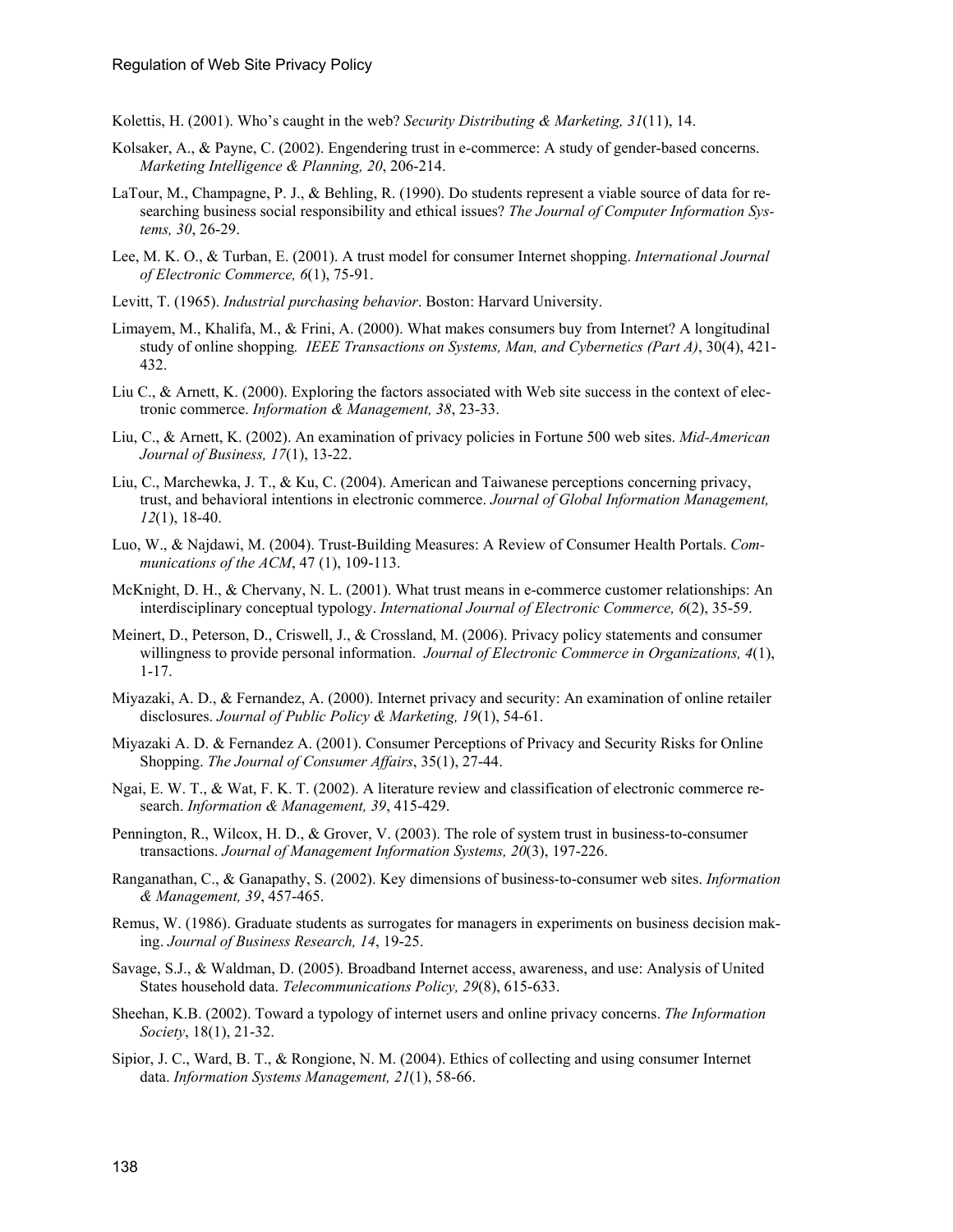- Smith, H. J. (1994). *Managing privacy: Information technology and corporate America*. Chapel Hill: University of North Carolina Press.
- Suh, B., & Han, I. (2003). The impact of customer trust and perception of security control on the acceptance of electronic commerce. *International Journal of Electronic Commerce, 7*(3), 135-161.
- Sun Microsystems. (2001, May 22). Sun online privacy policy. Retrieved November 27, 2005, from **http://www.sun.com/privacy/**
- Swire, P., Baker, R., Bentivoglio, J., Doerflein, R., Irving, P., Moushegian, V., & Pincus, A. (1999, June1). Guidance and model language for federal web site privacy policies. M-99-18. Retrieved October 20, 2003, from **http://www.whitehouse.gov/omb/memoranda/m99-18attach.html**
- Tan, S. J. (1999). Strategies for reducing consumers' risk aversion in Internet shopping. *Journal of Consumer Marketing, 16*, 163-180.
- Tan, Y., & Thoen W. (2001). Toward a generic model of trust for electronic commerce. *International Journal of Electronic Commerce*, 5(2), 61-74.
- Tversky, A. (1995). Weighing risk and uncertainty. *Psychological Review*, 102(2), 269-283.
- Tribunella, T. (2002). Twenty questions on E-commerce security. *The CPA Journal*, 72(1), 60-63.
- Wang, Y. D., & Emurian, H. H. (2005). An overview of online trust: Concepts, elements, and implications. *Computers in Human Behavior, 21*(1), 105-125.
- Westin, A., & Maurici, D. (1998). *E-commerce and privacy: What net users want*. Price Waterhouse Coopers, p. 15.

# **Appendix A**

#### **Section 3:**

While the type of information collected via web sites varies from site-to-site, there are three basic categories of information collected online:

**Contact Information**: Request for a web users e-mail address, name, mailing address or telephone number.

**Financial Information**: Request for data sufficient for conducting financial transactions (credit card number, expiration date, bank account number, etc...).

**Biographical Information**: Request for information for the purposes of marketing. Includes demographic data, annual income, personal preferences, hobbies, interests, and others.

| To what extent would you be willing to provide the following types of information<br>IF a web site did not provide a privacy policy statement? | Extremely Likely | Likely<br>Quite | Likely<br>Slightly | unlikely<br>Slightly | unlikely<br>Quite | unlikely<br>Extremely |
|------------------------------------------------------------------------------------------------------------------------------------------------|------------------|-----------------|--------------------|----------------------|-------------------|-----------------------|
| 12. Contact Information                                                                                                                        |                  |                 |                    |                      |                   |                       |
| 13. Financial Information                                                                                                                      |                  |                 |                    |                      |                   |                       |
| 14. Biographical Information                                                                                                                   |                  |                 |                    |                      |                   |                       |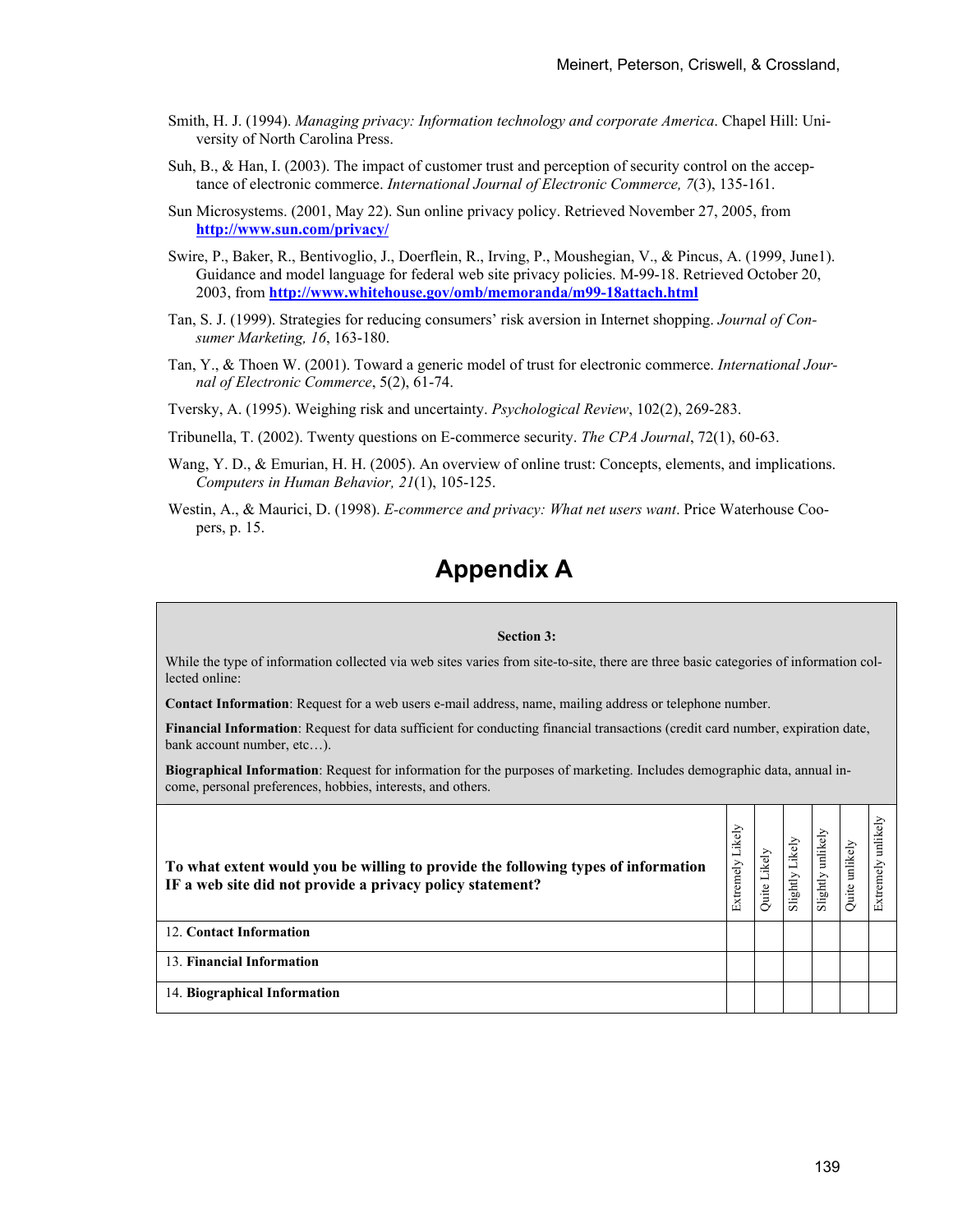#### **Section 4:**

#### **Types of Privacy Policy Statements**

As stated, a web site privacy policy statement is intended to let users know what level of privacy they can expect if they submit information to that site. Unfortunately, not all privacy policy statements promise the same level of protection when it comes to user privacy. For this survey web site privacy policy statements have been categorized in three basic levels:

**Weak**: A weak privacy policy statement explains a web vendor's policy concerning information that is provided by the web users, but does not offer much if any guarantee when it comes to protecting the information.

**Moderate**: A moderate privacy policy statement explains a web vendor's policy concerning information that is provided by the web users and also insures that the information that is provided will remain confidential. It also provides limited sharing of information when the web vendor believes that it is in the best interest of the customer, the web vendor, or both.

**Strong**: A strong privacy policy statement explains a web vendors policy concerning information that is provided by web users and makes an iron clad guarantee that that they will not under any circumstances share the user's information with any other organization, company, or individual.

| To what extent would you be willing to provide the following types of information IF<br>a web site displayed a weak privacy policy statement?     | Extremely Likely | Quite Likely | Slightly Likely | Slightly unlikely | Quite unlikely | Extremely unlikely |
|---------------------------------------------------------------------------------------------------------------------------------------------------|------------------|--------------|-----------------|-------------------|----------------|--------------------|
| 15. Contact Information                                                                                                                           |                  |              |                 |                   |                |                    |
| 16. Financial Information                                                                                                                         |                  |              |                 |                   |                |                    |
| 17. Biographical Information                                                                                                                      |                  |              |                 |                   |                |                    |
| To what extent would you be willing to provide the following types of information IF<br>a web site displayed a moderate privacy policy statement? |                  |              |                 |                   |                |                    |
| 18. Contact Information                                                                                                                           |                  |              |                 |                   |                |                    |
| 19. Financial Information                                                                                                                         |                  |              |                 |                   |                |                    |
| 20. Biographical Information                                                                                                                      |                  |              |                 |                   |                |                    |
| To what extent would you be willing to provide the following types of information IF<br>a web site displayed a strong privacy policy statement?   |                  |              |                 |                   |                |                    |
| 21. Contact Information                                                                                                                           |                  |              |                 |                   |                |                    |
| 22. Financial Information                                                                                                                         |                  |              |                 |                   |                |                    |
| 23. Biographical Information<br>140                                                                                                               |                  |              |                 |                   |                |                    |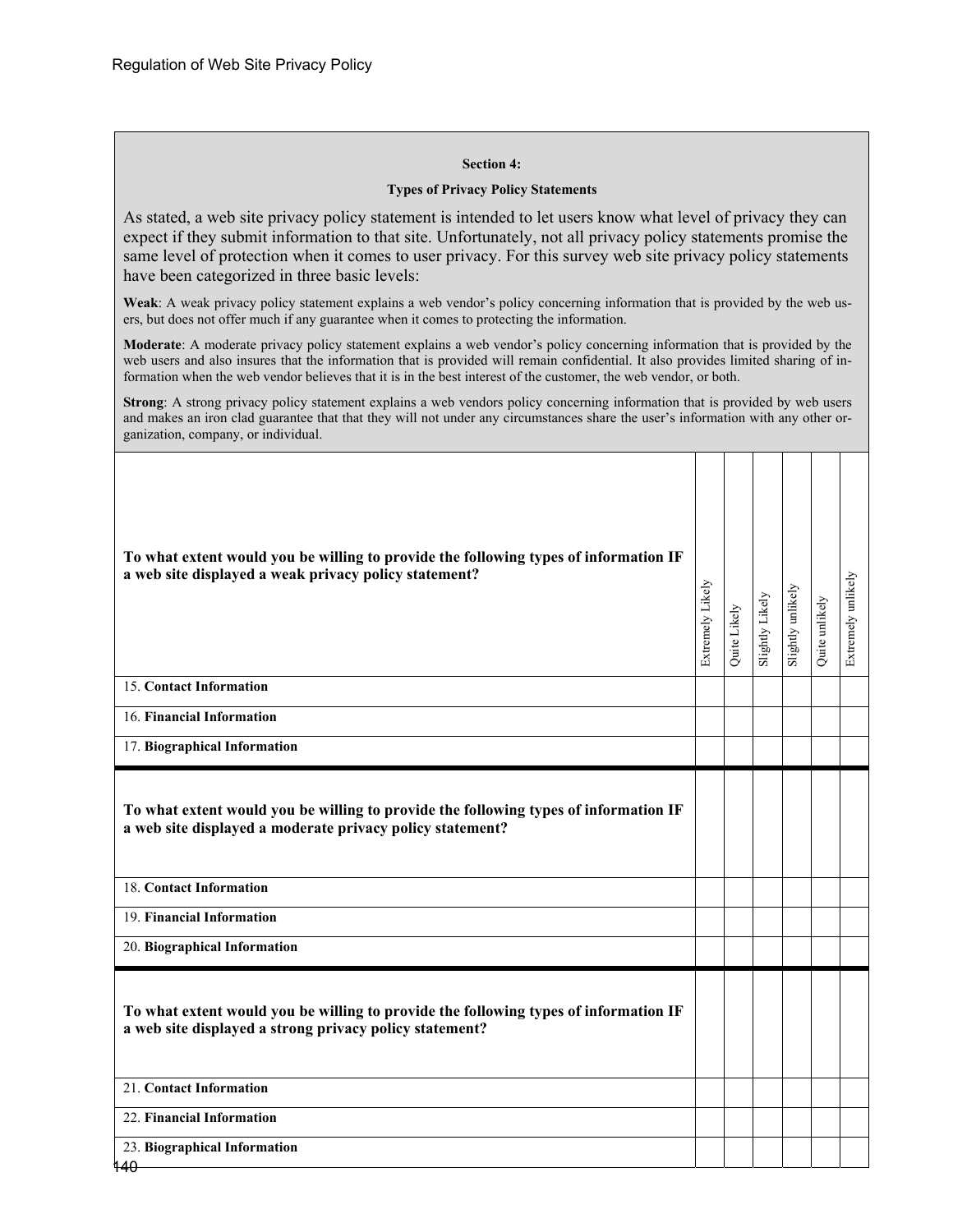| <b>Section 6:</b><br><b>Legally Mandated Privacy Policy Statements</b>                                                                                    |                  |              |                 |                      |                |                       |  |
|-----------------------------------------------------------------------------------------------------------------------------------------------------------|------------------|--------------|-----------------|----------------------|----------------|-----------------------|--|
| Some web sites indicate that federal, state, or local laws legally mandate their privacy policy statement and use of information<br>collected online.     |                  |              |                 |                      |                |                       |  |
| To what extent would you be willing to provide the following types of information<br>IF a web site displayed a legally mandated privacy policy statement? | Extremely Likely | Quite Likely | Slightly Likely | unlikely<br>Slightly | Quite unlikely | unlikely<br>Extremely |  |
| 27. Contact Information                                                                                                                                   |                  |              |                 |                      |                |                       |  |
| 28. Financial Information                                                                                                                                 |                  |              |                 |                      |                |                       |  |
| 29. Biographical Information                                                                                                                              |                  |              |                 |                      |                |                       |  |

# **Biographies**



**David B. Meinert** is Professor and Director of the MS CIS Program at Missouri State University. Dr. Meinert received his doctorate in management information systems from the University of Mississippi in 1990. His professional background includes software development, systems integration and project management. Dr. Meinert has published in a number of journals, including Journal of Applied Business Research, Journal of Computer Information Systems, Journal of Electronic Commerce in Organizations, Information Strategy: The Executive's Journal, Information Resource Management Journal, End User

Computing Management, Focus on Change Management, and Journal of Marketing Management.



**Dane K. Peterson** is a Professor of Quantitative Business Analysis at Missouri State University. He received his Ph.D. in Quantitative Methods and Applied Psychology from Southern Illinois University. He has published in numerous journals such as Journal of Applied Psychology, Organizational Behavior and Human Decision Processes, Journal of Electronic Commerce in Organizations, International Journal of Information Management, Business & Society, Information Resources Management Journal, Business & Psychology, Personnel Review, and Information Technology & People.